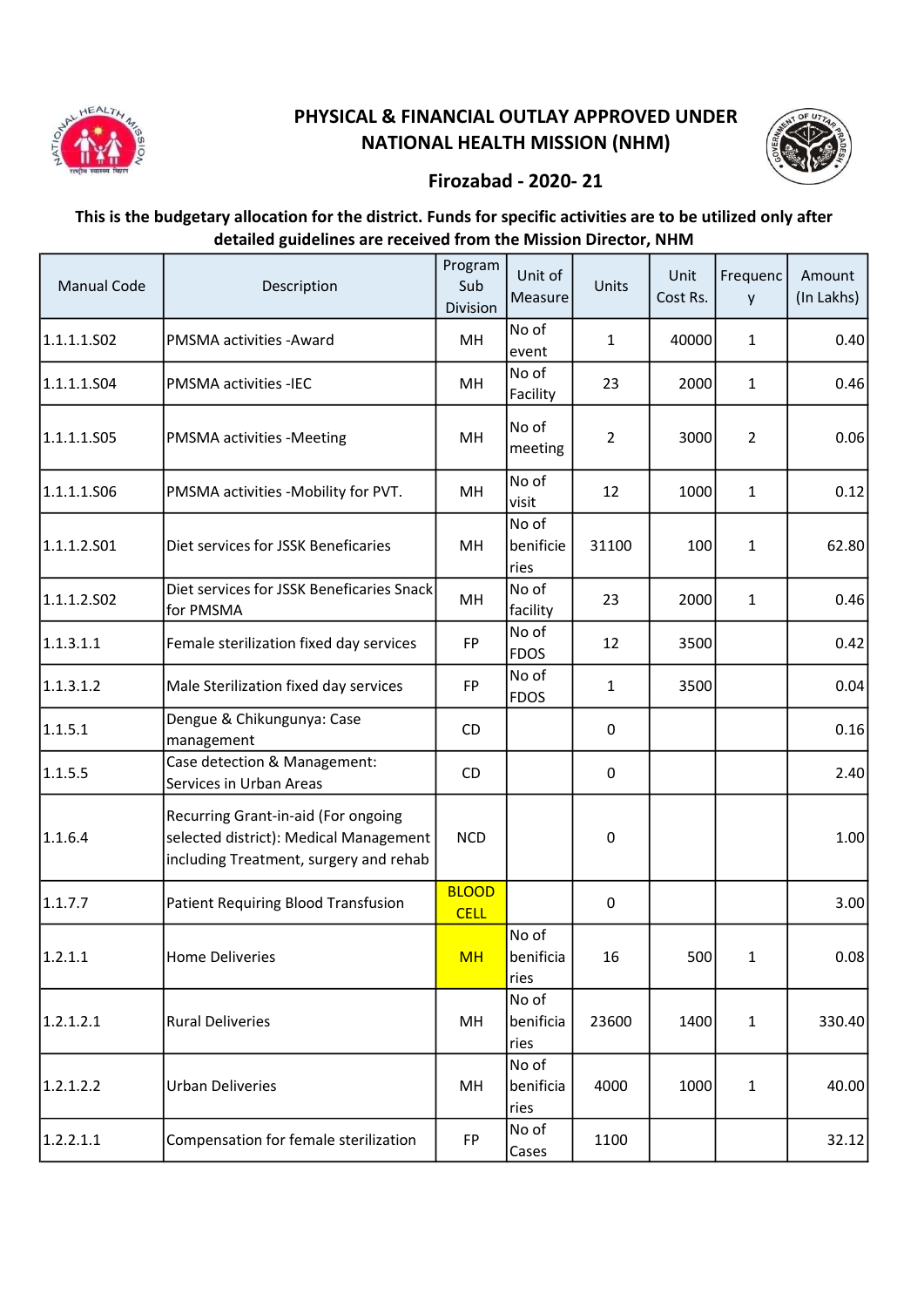| <b>Manual Code</b> | Description                                                                                                | Program<br>Sub<br>Division | Unit of<br>Measure                   | Units        | Unit<br>Cost Rs. | Frequenc<br>y | Amount<br>(In Lakhs) |
|--------------------|------------------------------------------------------------------------------------------------------------|----------------------------|--------------------------------------|--------------|------------------|---------------|----------------------|
| 1.2.2.1.2          | Compensation for male<br>sterilization/NSV                                                                 | <b>FP</b>                  | No of<br>Cases                       | 80           |                  |               | 3.20                 |
| 1.2.2.2.2          | PPIUCD services: Compensation to<br>beneficiary                                                            | <b>FP</b>                  | No of<br>Cases                       | 5199         | 300              |               | 15.60                |
| 1.2.2.2.3          | PAIUCD Services: Compensation to<br>beneficiary                                                            | <b>FP</b>                  | No of<br>Cases                       | 383          | 300              |               | 1.15                 |
| 1.2.2.2.4          | Injectable contraceptive incentive for<br>beneficiaries                                                    | <b>FP</b>                  | No of<br>Cases                       | 5843         | 100              |               | 5.84                 |
| 1.2.3.2            | TB Patient Nutritional Support under<br>Nikshay Poshan Yojana                                              | <b>CD</b>                  |                                      | 0            |                  |               | 156.26               |
| 1.3.1.1            | SNCU                                                                                                       | <b>CH</b>                  | No of<br>Facility                    | 1            |                  |               | 11.00                |
| 1.3.1.2            | <b>NBSU</b>                                                                                                | <b>CH</b>                  | No of<br>Facility                    | 3            | 5000             | 12            | 1.80                 |
| 1.3.1.4            | <b>NRCs</b>                                                                                                | <b>CH</b>                  | No of<br>Facility                    | 1            |                  |               | 7.80                 |
| 1.3.1.7.502        | Phone and Internet Charges for DEIC<br>Manager                                                             | <b>RBSK</b>                | no of<br><b>DEIC</b><br>manager<br>S | $\mathbf 0$  | 2000             | 1             | 0.02                 |
| 1.3.1.8            | District NCD Clinic                                                                                        |                            |                                      | $\mathbf 0$  |                  |               | 1.00                 |
| 1.3.1.9            | CHC NCD Clinic: Mobility, Miscellaneous<br>& Contingencies                                                 | <b>NCD</b>                 |                                      | 0            |                  |               | 12.00                |
| 1.3.2.3            | Recurring Grant-in-aid (For ongoing<br>selected districts under NPPF):<br>Laboratory Diagnostic facilities | <b>NCD</b>                 |                                      | $\pmb{0}$    |                  |               | 1.00                 |
| 1.3.2.4            | Consumables for computer including<br>provision for internet access for<br>strengthening RI                | R <sub>l</sub>             | No.                                  | $\pmb{0}$    | 1000             | 12            | 0.12                 |
| 1.3.2.6.501        | IMEP Services- BMW- DH                                                                                     | <b>IMEP</b>                |                                      | 424          |                  |               | 55.71                |
| 1.3.2.6.502        | IMEP Services- BMW- CHC/BPHC                                                                               | <b>IMEP</b>                |                                      | 290          |                  |               | 38.11                |
| 1.3.2.6.503        | IMEP Services- BMW Block Level UPHC<br>& District Level UPHC                                               | <b>IMEP</b>                |                                      | 24           |                  |               | 3.15                 |
| 1.3.2.6.504        | IMEP Services - BMW-MCH Wing                                                                               | <b>IMEP</b>                |                                      | 30           |                  |               | 3.94                 |
| 1.3.2.6.S05        | <b>IMEP Services- BMW-TRAUMA</b><br><b>CENTERS</b>                                                         | <b>IMEP</b>                |                                      | 10           |                  |               | 1.31                 |
| 1.3.2.6.506        | IMEP Services- Machnized Cleaning -<br>DH                                                                  | <b>IMEP</b>                |                                      | 0            |                  |               | 136.54               |
| 1.3.2.6.508        | IMEP Services- Mannual Laundry-DH &<br>MCH Wing (100 Bed)                                                  | <b>IMEP</b>                |                                      | 0            |                  |               | 12.00                |
| 1.3.2.6.509        | IMEP Services- Mechanized Laundry- 50<br>District Level Hospital                                           | <b>IMEP</b>                |                                      | $\mathbf{1}$ |                  |               | 36.40                |
| 1.3.2.6.S10        | IMEP Services- Cleaning - CHC/BPHC                                                                         | <b>IMEP</b>                |                                      | 290          |                  |               | 19.08                |
| 1.3.2.6.511        | <b>IMEP Services-Cleaning - MCH Wing</b>                                                                   | <b>IMEP</b>                |                                      | 30           |                  |               | 1.97                 |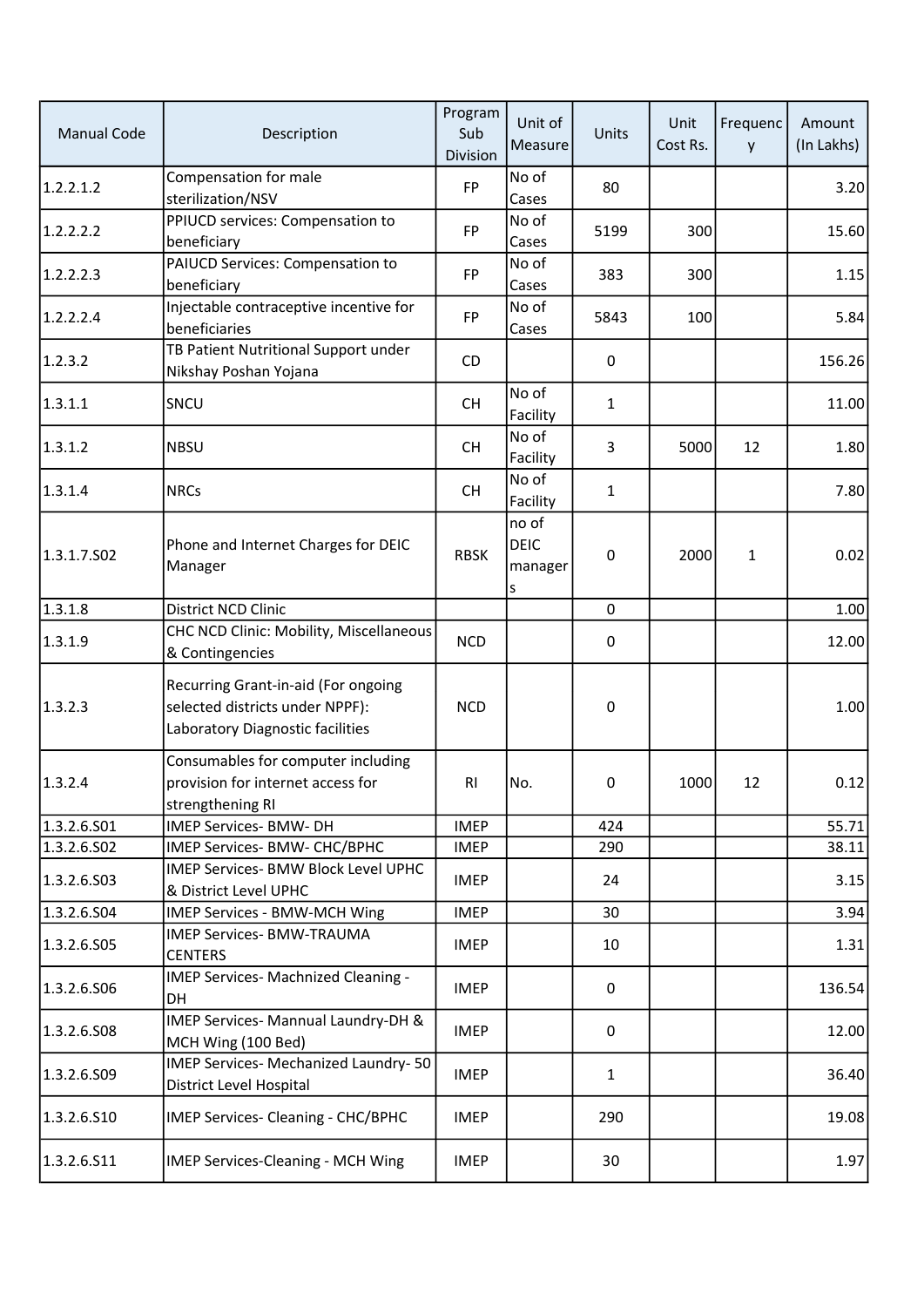| <b>Manual Code</b> | Description                                                                                                                                                                                         | Program<br>Sub<br>Division | Unit of<br>Measure    | Units            | Unit<br>Cost Rs. | Frequenc<br>y | Amount<br>(In Lakhs) |
|--------------------|-----------------------------------------------------------------------------------------------------------------------------------------------------------------------------------------------------|----------------------------|-----------------------|------------------|------------------|---------------|----------------------|
| 1.3.2.6.512        | <b>IMEP Services-Cleaning -TRAUMA</b><br><b>CENTERS</b>                                                                                                                                             | <b>IMEP</b>                |                       | 10               |                  |               | 0.66                 |
| 1.3.2.6.513        | <b>IMEP Services-Cleaniness - Sub Centers</b>                                                                                                                                                       | <b>IMEP</b>                |                       | 240              |                  |               | 14.40                |
| 1.3.2.6.S15        | POL for generator-DH                                                                                                                                                                                | <b>IMEP</b>                |                       | $\mathbf 0$      |                  |               | 9.45                 |
| 1.3.2.6.516        | POL for generator -CHC and BPHC                                                                                                                                                                     | <b>IMEP</b>                |                       | $\mathbf 0$      |                  |               | 18.90                |
| 2.2.1              | POL for Family Planning/Others                                                                                                                                                                      | FP                         | No of<br><b>FDOS</b>  | 103              | 1000             |               | 1.03                 |
| 2.2.3              | Mobility support for RBSK Mobile<br>health team                                                                                                                                                     | <b>RBSK</b>                | No of<br>vehicles     | 18               | 33000            | 12            | 71.28                |
| 2.2.4              | Support for RBSK: CUG connection per<br>team and rental                                                                                                                                             | <b>RBSK</b>                | No of<br>teams        | 18               | 200              | 12            | 0.43                 |
| 2.3.1.1.2          | Monthly Village Health and Nutrition<br>Days                                                                                                                                                        | R <sub>l</sub>             | no of<br>sessions     | 3154             | 100              | 1             | 3.15                 |
| 2.3.1.9            | Focus on slum & underserved areas in<br>urban areas/alternative vaccinator for<br>slums                                                                                                             | R <sub>l</sub>             |                       | 180              |                  |               | 3.78                 |
| 2.3.2.3            | DMHP: Targeted interventions at<br>community level Activities &<br>interventions targeted at schools,<br>colleges, workplaces, out of school<br>adolescents, urban slums and suicide<br>prevention. | <b>NCD</b>                 |                       | $\boldsymbol{0}$ |                  |               | 6.00                 |
| 2.3.2.5            | <b>Tobacco Cessation Centre (TCC):</b><br>Weekly FGD with the tobacco users                                                                                                                         | <b>NCD</b>                 |                       | $\pmb{0}$        |                  |               | 0.52                 |
| 2.3.3.2            | Screening and free spectacles to school<br>children                                                                                                                                                 | <b>NCD</b>                 |                       | 0                |                  |               | 4.38                 |
| 2.3.3.3            | Screening and free spectacles for near<br>work to Old Person                                                                                                                                        | <b>NCD</b>                 |                       | 0                |                  |               | 4.38                 |
| 2.3.3.4.1          | Coverage of Public School                                                                                                                                                                           | <b>NCD</b>                 |                       | 0                |                  |               | 0.67                 |
| 2.3.3.4.2          | Coverage of Pvt. School                                                                                                                                                                             | <b>NCD</b>                 |                       | $\pmb{0}$        |                  |               | 2.00                 |
| 2.3.3.4.3          | Coverage of Public School in other's<br>school programme                                                                                                                                            | <b>NCD</b>                 |                       | 0                |                  |               | 1.33                 |
| 2.3.3.4.4          | Coverage of Pvt. School in other's<br>school programme                                                                                                                                              | <b>NCD</b>                 |                       | 0                |                  |               | 1.00                 |
| 2.3.3.4.5          | Sensitization campaign for college<br>students                                                                                                                                                      | <b>NCD</b>                 |                       | 0                |                  |               | 2.00                 |
| 3.1.1.1.1          | JSY Incentive to ASHA                                                                                                                                                                               | <b>MH</b>                  | No of<br>ASHA         | 20000            | 600              | $\mathbf{1}$  | 120.00               |
| 3.1.1.1.2          | ASHA incentive under MAA programme<br>@ Rs 100 per ASHA for quarterly<br>mother's meeting                                                                                                           | <b>CH</b>                  | No of<br>meeting<br>S | 1406             | 100              |               | 2.81                 |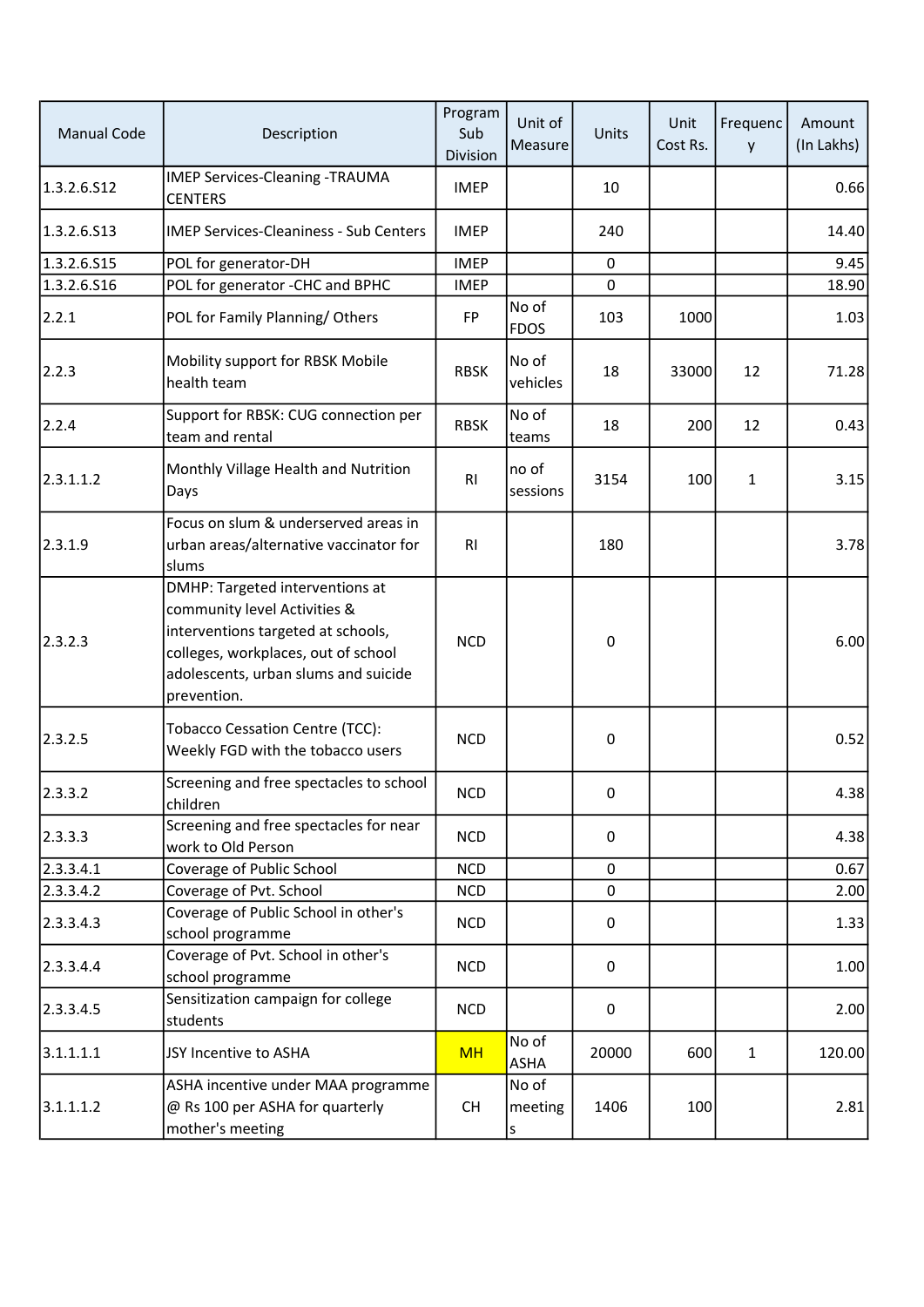| <b>Manual Code</b> | Description                                                                                                          | Program<br>Sub<br>Division | Unit of<br>Measure                    | Units | Unit<br>Cost Rs. | Frequenc<br>y | Amount<br>(In Lakhs) |
|--------------------|----------------------------------------------------------------------------------------------------------------------|----------------------------|---------------------------------------|-------|------------------|---------------|----------------------|
| 3.1.1.1.3.501      | Incentive for Home Based Newborn<br>Care programme Rural                                                             | <b>CH</b>                  | No of<br>newborn                      | 31149 | 250              | $\mathbf{1}$  | 77.87                |
| 3.1.1.1.5          | Incentive for referral of SAM cases to<br>NRC and for follow up of discharge SAM<br>children from NRCs               | <b>CH</b>                  | No of<br>Child                        | 860   | 150              | $\mathbf{1}$  | 0.26                 |
| 3.1.1.1.6          | Incentive for National Deworming Day<br>for mobilising out of school children                                        | <b>RKSK</b>                | No of<br><b>ASHA</b>                  | 3904  | 100              | 1             | 3.90                 |
| 3.1.1.1.7          | Incentive for IDCF for prophylactic<br>distribution of ORS to family with under-<br>five children.                   | <b>CH</b>                  | No of<br><b>ASHA</b>                  | 1406  | 100              | 1             | 1.41                 |
| 3.1.1.1.9          | National Iron Plus Incentive for<br>mobilizing children and/or ensuring<br>compliance and reporting (6-59<br>months) | <b>CH</b>                  | No of<br><b>ASHA</b>                  | 1321  | 50               | 1             | 3.96                 |
| 3.1.1.1.11         | ASHA Incentive under Immunzation                                                                                     | RI                         | no of<br>children                     | 50791 | 225              | 1             | 114.28               |
| 3.1.1.1.12         | Incentive to ASHA for Quaterly Visit<br>Under HBYC program                                                           | <b>CH</b>                  | No of<br>Child $/5$<br>visits         | 9734  | 250              | 1             | 24.34                |
| 3.1.1.1.13.S03     | ASHA incentive for HRP identification<br>and follow up                                                               | MН                         | No of<br><b>ASHA</b>                  | 1250  | 300              | $\mathbf{1}$  | 3.75                 |
| 3.1.1.2.1          | ASHA Incentives under Saas Bahu<br>Sammellan                                                                         | <b>FP</b>                  | No of<br>Saas<br>Bahu<br>Sammel<br>an | 1128  | 100              |               | 1.13                 |
| 3.1.1.2.2          | ASHA Incentives under Nayi Pehl Kit                                                                                  | <b>FP</b>                  | No of<br>Nayi<br>Pahel Kit            | 5425  | 100              |               | 5.43                 |
| 3.1.1.2.4          | ASHA PPIUCD incentive for<br>accompanying the client for PPIUCD<br>insertion                                         | <b>FP</b>                  |                                       | 5199  | 150              |               | 7.80                 |
| 3.1.1.2.5          | ASHA PAIUCD incentive for<br>accompanying the client for PAIUCD<br>insertion                                         | <b>FP</b>                  |                                       | 191   | 150              |               | 0.29                 |
| 3.1.1.2.6.S01      | ASHA incentive under ESB scheme for<br>promoting spacing of births between 02<br>children                            | <b>FP</b>                  | No of<br>Clints                       | 1562  | 500              |               | 7.81                 |
| 3.1.1.2.6.S02      | ASHA incentive under ESB scheme for<br>promoting spacing of 02 years after<br>marriage                               | <b>FP</b>                  | No of<br>Clints                       | 1562  | 500              |               | 7.81                 |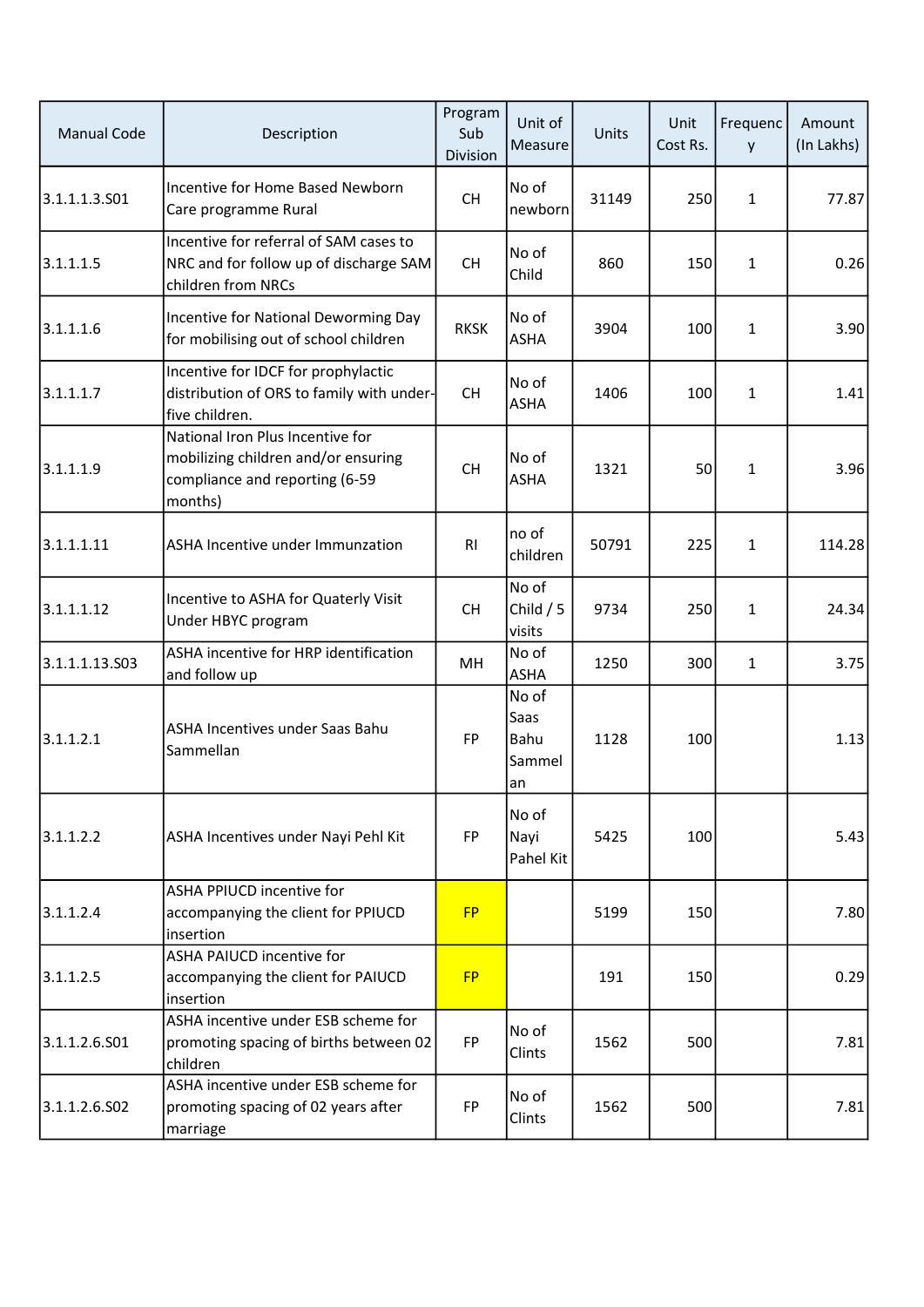| <b>Manual Code</b> | Description                                                                                                 | Program<br>Sub<br>Division | Unit of<br><b>Measure</b> | Units            | Unit<br>Cost Rs. | Frequenc<br>y | Amount<br>(In Lakhs) |
|--------------------|-------------------------------------------------------------------------------------------------------------|----------------------------|---------------------------|------------------|------------------|---------------|----------------------|
| 3.1.1.2.7          | ASHA incentive under ESB scheme for<br>promoting Adoption of Limiting Method<br>upto Two Children           | <b>FP</b>                  | No of<br>Clints           | 416              | 1000             |               | 4.16                 |
| 3.1.1.2.9.501      | ASHA incentive for injectable<br>contraceptive                                                              | FP                         | No of<br>Cases            | 4090             | 100              |               | 4.09                 |
| 3.1.1.2.9.502      | Reimbursement of travel expenses for<br>accompanying a women to facility for<br>medical abortion            | <b>FP</b>                  | No of<br>Cases            | 236              | 225              |               | 0.53                 |
| 3.1.1.2.9.503      | Reimbursement of travel expenses for<br>accompanying a women to facility for<br>surgical abortion (MVA/EVA) | <b>FP</b>                  | No of<br>Cases            | 280              | 150              |               | 0.42                 |
| 3.1.1.4.2          | ASHA Incentive for Dengue and<br>Chikungunya                                                                |                            |                           | $\pmb{0}$        |                  |               | 16.64                |
| 3.1.1.4.8.1        | ASHA incentive for detection of leprosy                                                                     |                            |                           | 64               |                  |               | 0.16                 |
| 3.1.1.4.8.2        | ASHA Incentive for PB (Treatment<br>completion)                                                             |                            |                           | 38               |                  |               | 0.15                 |
| 3.1.1.4.8.3        | ASHA Incentive for MB (Treatment<br>completion)                                                             |                            |                           | 26               |                  |               | 0.16                 |
| 3.1.1.4.9          | ASHA Involvement under NLEP -<br>Sensitisation                                                              |                            |                           | 400              |                  |               | 0.40                 |
| 3.1.1.5.2.503      | ASHA Incentive Filling of CBAC forms<br>Under HWC                                                           | <b>CP</b>                  |                           | $\pmb{0}$        |                  |               | 14.50                |
| 3.1.1.5.2.504      | ASHA Incentive for Mobilising,<br>Screening and Follow Up Under HWC                                         | CP                         |                           | $\boldsymbol{0}$ |                  |               | 14.50                |
| 3.1.1.6.1          | ASHA incentives for routine activities                                                                      | <b>CP</b>                  |                           | 1664             |                  |               | 399.36               |
| 3.1.1.6.3.504      | Incentive to ASHA Facilitator                                                                               | CP                         |                           | 84               |                  |               | 4.54                 |
| 3.1.1.6.3.S05      | Incentive to ASHA for Health Promotion<br>Day                                                               | <b>CP</b>                  |                           | 1664             |                  |               | 39.94                |
| 3.1.1.6.3.506      | Incentive to ASHA under PMMVY                                                                               | CP                         |                           | 9984             |                  |               | 9.98                 |
| 3.1.1.6.3.507      | Incentive to ASHA Facilitator for<br><b>CBAC, HRP and SAM Tracking</b>                                      | <b>CP</b>                  |                           | 84               |                  |               | 12.60                |
| 3.1.2.8.502        | Training under HBYC TOT at District<br>Level & Block Level Training                                         | <b>CH</b>                  | No of<br>Batch            | 126              |                  |               | 49.66                |
| 3.1.3.1            | Supervision costs by ASHA<br>facilitators(12 months)                                                        | <b>CP</b>                  |                           | 84               |                  |               | 60.48                |
| 3.1.3.2            | Support provisions to ASHA (Uniform)                                                                        | <b>CP</b>                  |                           | 1748             |                  |               | 10.49                |
| 3.1.3.3            | Awards to ASHA's/Link workers                                                                               | <b>CP</b>                  |                           | $\mathbf 0$      |                  |               | 5.99                 |
| 3.1.3.4            | Mobilization of children through ASHA<br>or other mobilizers                                                | R <sub>l</sub>             | No of<br>session          | 25229            | 150              | $\mathbf{1}$  | 37.84                |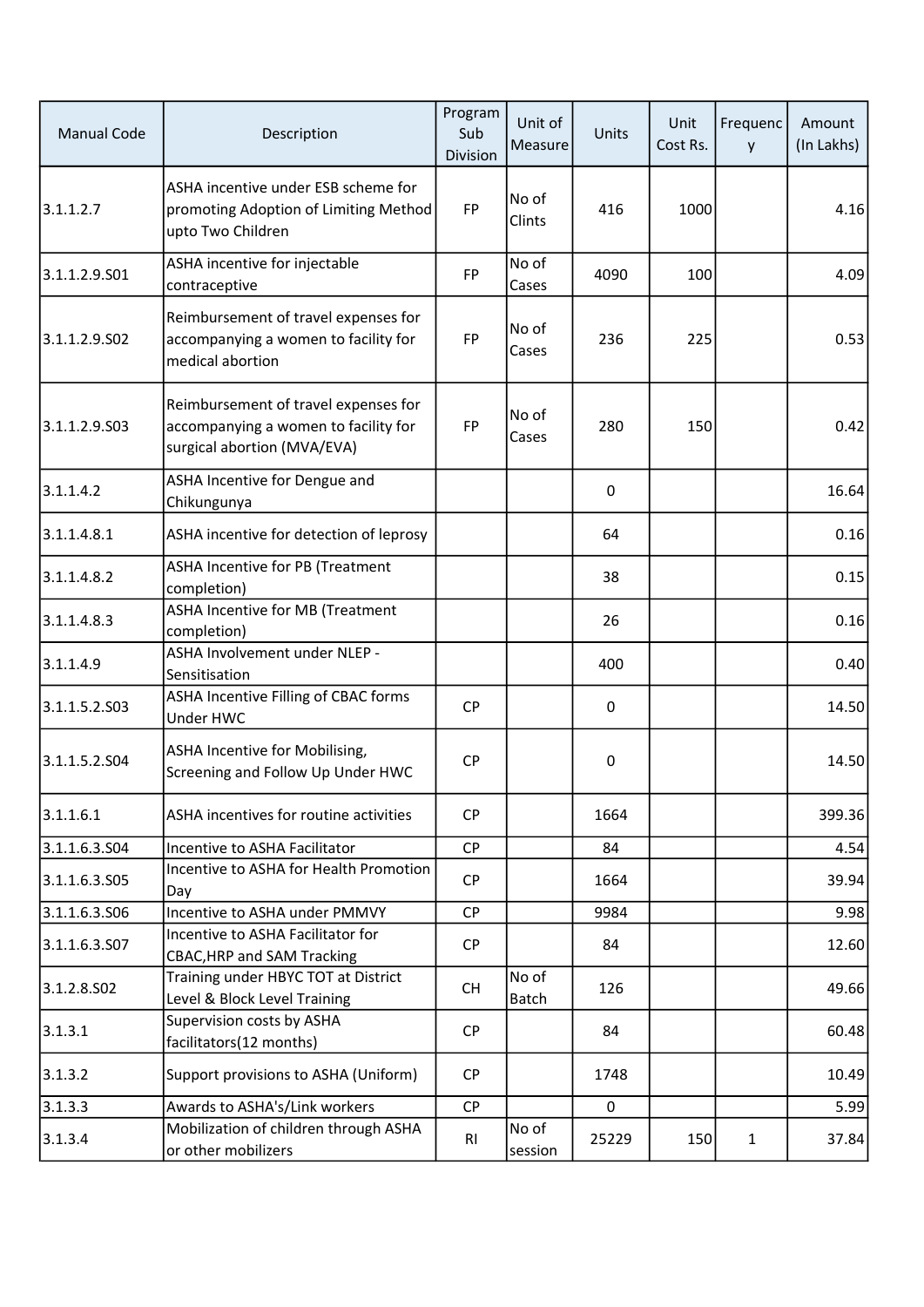| <b>Manual Code</b> | Description                                                                                                                    | Program<br>Sub<br>Division  | Unit of<br>Measure                    | Units            | Unit<br>Cost Rs. | Frequenc<br>y | Amount<br>(In Lakhs) |
|--------------------|--------------------------------------------------------------------------------------------------------------------------------|-----------------------------|---------------------------------------|------------------|------------------|---------------|----------------------|
| 3.1.3.5.501        | Incentive for other link workers for<br>Prepration of Due List of Childrens to be<br>immunized                                 | R <sub>1</sub>              | No of<br>session                      | 19396            | 100              | $\mathbf{1}$  | 19.40                |
| 3.2.1.502          | Other activities under Mission Parivar<br>Vikas: Demand Generation (Saas Bahu<br>Sammellan)                                    | FP                          | No of<br>Saas<br>Bahu<br>Sammel<br>an | 1128             | 1500             |               | 16.92                |
| 3.2.3.1.1          | Treatment Supporter Honorarium (Rs<br>1000)                                                                                    |                             |                                       | $\pmb{0}$        |                  |               | 31.25                |
| 3.2.3.1.2          | Treatment Supporter Honorarium (Rs<br>5000)                                                                                    |                             |                                       | $\mathbf 0$      |                  |               | 4.75                 |
| 3.2.3.1.3          | Incentive for informant (Rs 500)                                                                                               |                             |                                       | $\mathbf 0$      |                  |               | 3.51                 |
| 3.2.3.4.501        | Incentive for community<br>volunteers/supervisors/LT etc<br>undertaking ACF                                                    |                             |                                       | $\pmb{0}$        |                  |               | 37.15                |
| 3.2.5.2.1          | Dengue & Chikungunya: Vector Control,<br>environmental management & fogging<br>machine                                         |                             |                                       | $\pmb{0}$        |                  |               | 22.81                |
| 3.3.3.2            | Training of PRI's representatives/ Police<br>personnel/ Teachers/ Transport<br>personnel/ NGO personnel/ other<br>stakeholders |                             |                                       | $\pmb{0}$        |                  |               | 0.30                 |
| 3.3.4.501          | <b>AAA Platform</b>                                                                                                            |                             |                                       | 4204             |                  |               | 18.92                |
| 4.1.1              | <b>District Hospitals</b>                                                                                                      | <b>CP</b>                   |                                       | 3                |                  |               | 15.00                |
| 4.1.3              | <b>Community Health Centers</b>                                                                                                | <b>CP</b>                   |                                       | 10               |                  |               | 25.00                |
| 4.1.4              | <b>Primary Health Centers</b>                                                                                                  | <b>CP</b>                   |                                       | 52               |                  |               | 45.50                |
| 4.1.5              | Sub Centers                                                                                                                    | CP                          |                                       | 220              |                  |               | 26.40                |
| 4.1.6              | Village Health Sanitation & Nutrition<br>Committee                                                                             | CP                          |                                       | 711              |                  |               | 42.66                |
| 4.1.7.501          | H&WC Additional Untied Grant-SC                                                                                                | <b>CP</b>                   |                                       | 0                |                  |               | 24.60                |
| 4.1.7.502          | H&WC Additional Untied Grant-PHC                                                                                               | <b>CP</b>                   |                                       | $\mathbf 0$      |                  |               | 16.00                |
| 5.1.1.2.8          | Infrastructure strengthening of SC to<br>H&WC                                                                                  | <b>CP</b>                   |                                       | $\boldsymbol{0}$ |                  |               | 245.00               |
| 5.1.1.2.9          | Infrastructure strengthening of PHC to<br>H&WC                                                                                 |                             |                                       | $\pmb{0}$        |                  |               | 16.44                |
| 5.3.3              | Blood bank/ Blood storage/ Day care<br>centre for hemoglobinopathies                                                           | <b>BLOOD</b><br><b>CELL</b> |                                       | $\pmb{0}$        |                  |               | 3.50                 |
| 5.3.9              | Safety Pits                                                                                                                    | R <sub>l</sub>              | No.                                   | 14               | 6000             | 1             | 0.84                 |
| 5.3.14             | Civil Works under RNTCP                                                                                                        | CD                          |                                       | 0                |                  |               | 5.43                 |
| 6.1.1.1.1          | MVA / EVA for Safe Abortion services                                                                                           | FP/CAC                      | No of<br>MVA/<br><b>EVA kits</b>      | 100              | 3000             |               | 3.00                 |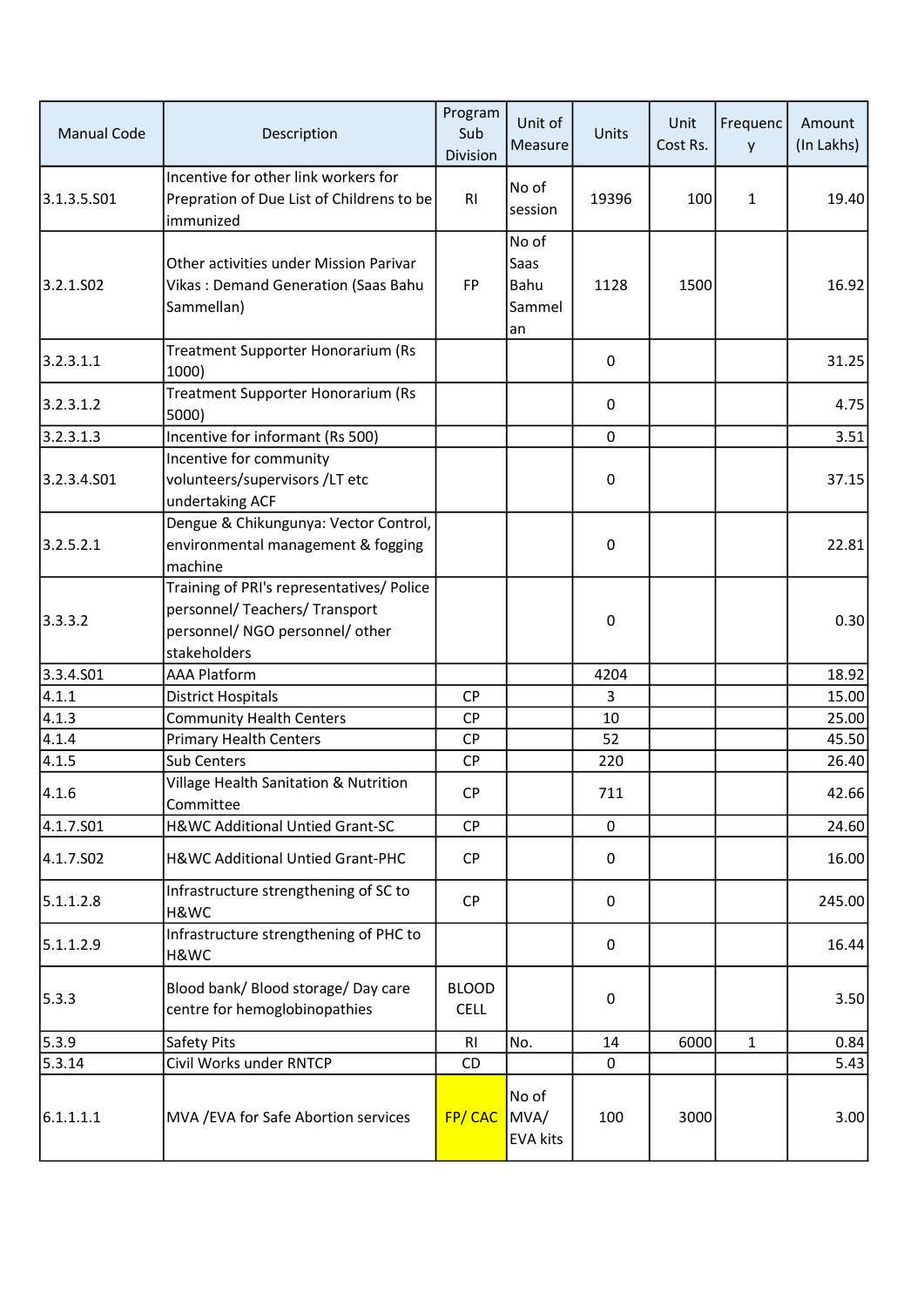| <b>Manual Code</b> | Description                                                                                      | Program<br>Sub<br>Division | Unit of<br>Measure         | Units          | Unit<br>Cost Rs. | Frequenc<br>y | Amount<br>(In Lakhs) |
|--------------------|--------------------------------------------------------------------------------------------------|----------------------------|----------------------------|----------------|------------------|---------------|----------------------|
| 6.1.1.2.3 S01      | Procurement Of Equipment for Skill Lab<br>Under SAANS at District Level                          | <b>CH</b>                  | No of<br>Equipme<br>nt     | 1              |                  |               | 2.50                 |
| 6.1.1.2.3.502      | Procurement Of Hand held Pulse<br>Oximeter and nebulizer under SAANS at<br><b>District Level</b> | <b>CH</b>                  | No of<br>Equipme<br>nt     | 44             |                  |               | 3.96                 |
| 6.1.1.2.4.504      | Procurement of equipment for SNCU<br>(Old)                                                       | <b>CH</b>                  | No of<br>Equipme<br>nt     | 19             |                  |               | 8.94                 |
| 6.1.1.3.1          | <b>NSV</b> kits                                                                                  | <b>FP</b>                  |                            | 3              | 1000             |               | 0.03                 |
| 6.1.1.3.3          | Minilap kits                                                                                     | FP                         | No of<br>Minilap<br>kits   | $\overline{2}$ | 3000             |               | 0.06                 |
| 6.1.1.3.5          | PPIUCD forceps                                                                                   | <b>FP</b>                  | No of<br>Kallys<br>forceps | 7              | 1000             |               | 0.07                 |
| 6.1.1.5.1          | Equipment for Mobile health teams                                                                | <b>RBSK</b>                | No of<br>teams             | 18             | 5000             | 1             | 0.90                 |
| 6.1.1.15.2         | <b>Equipment for IHIP</b>                                                                        |                            |                            | $\mathbf 0$    |                  |               | 0.60                 |
| 6.1.1.17.1         | Equipments                                                                                       |                            |                            | $\pmb{0}$      |                  |               | 0.05                 |
| 6.1.1.18.1         | Procurement of Equipment                                                                         |                            |                            | 0              |                  |               | 2.50                 |
| 6.1.1.19.3         | Grant-in-aid for Vision Centre (PHC)<br>(Govt.)                                                  |                            |                            | $\mathbf 0$    |                  |               | 1.00                 |
| 6.1.1.21.1         | Recurring GIA: Machinery & Equipment<br>for DH                                                   |                            |                            | 0              |                  |               | 1.50                 |
| 6.1.1.21.4         | Non-recurring GIA: Machinery &<br><b>Equipment for CHC</b>                                       |                            |                            | $\pmb{0}$      |                  |               | 6.00                 |
| 6.1.2.3.1          | <b>MCR</b>                                                                                       |                            |                            | 60             |                  |               | 0.24                 |
| 6.1.2.3.2          | Aids/Appliance                                                                                   |                            |                            | $\mathbf 0$    |                  |               | 0.17                 |
| 6.1.2.5.1          | Tablets; software for H&WC and ANM/<br><b>MPW</b>                                                | <b>CP</b>                  |                            | 0              |                  |               | 5.20                 |
| 6.1.3.1.3          | <b>Equipment Maintenance</b>                                                                     |                            |                            | $\mathbf 0$    |                  |               | 1.47                 |
| 6.2.1.2            | Drugs for Safe Abortion (MMA)                                                                    | FP/CAC                     | No of<br><b>Tablets</b>    | 300            |                  |               | 0.04                 |
| 6.2.1.7.5.501      | Drugs & Consumables Normal Delivery<br>L1 Facility                                               | MH                         | No of<br>benificie<br>ries | 3400           | 100              |               | 0.68                 |
| 6.2.1.7.5.S02      | Drugs & Consumables Normal Delivery<br>L2 Facility                                               | MH                         | No of<br>benificie<br>ries | 15000          | 200              | 1             | 6.00                 |
| 6.2.1.7.5.903      | Drugs & Consumables Normal Delivery<br>L3 Facility                                               | MH                         | No of<br>benificie<br>ries | 15900          | 300              | 1             | 12.72                |
| 6.2.1.7.5.S04      | Drugs & Consumables Caesarean<br>Delivery L3 Facility                                            | MH                         | No of<br>benificie<br>ries | 200            | 1800             | 1             | 0.72                 |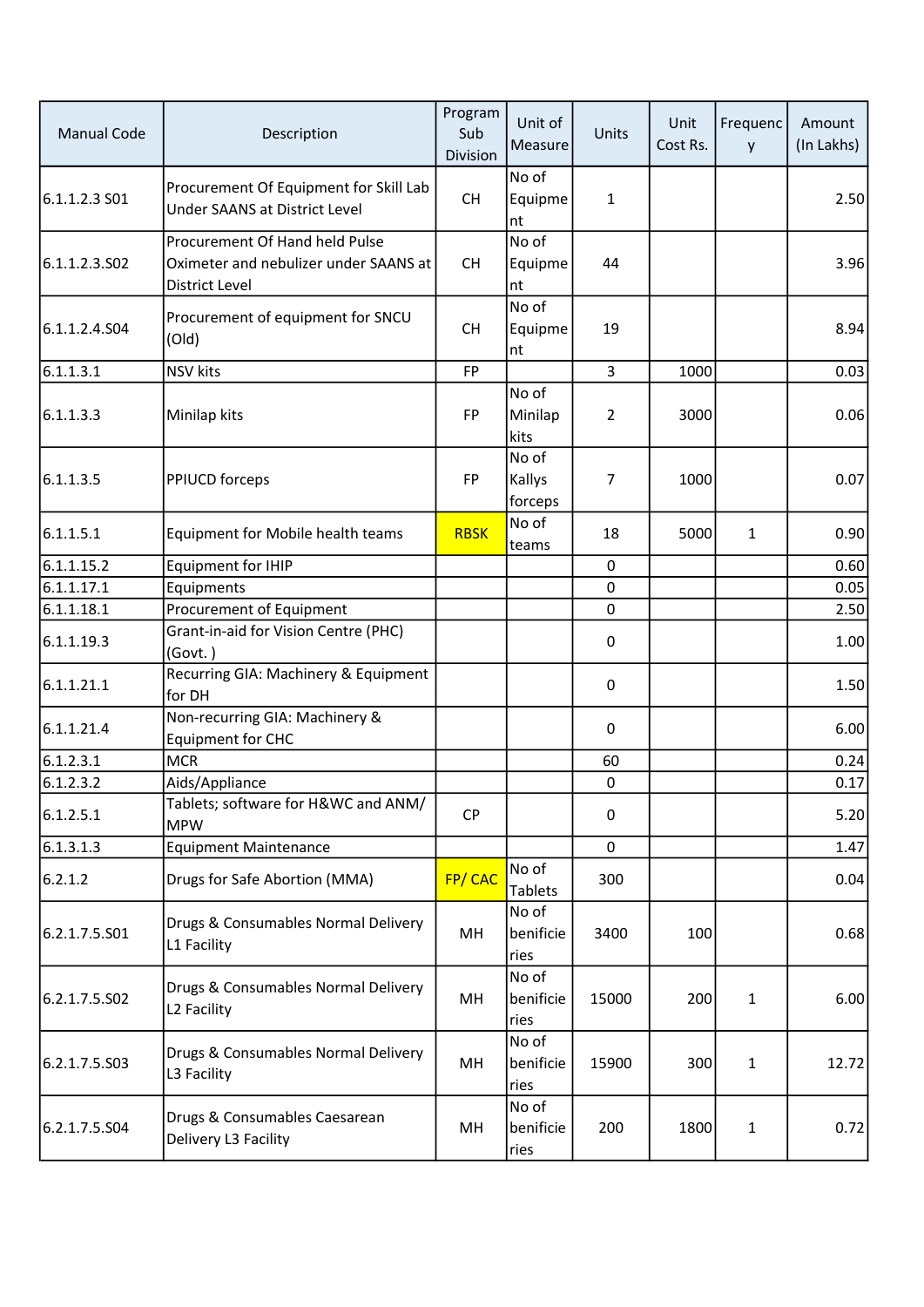| <b>Manual Code</b> | Description                                                                                    | Program<br>Sub<br><b>Division</b> | Unit of<br>Measure         | <b>Units</b>     | Unit<br>Cost Rs. | Frequenc<br>y | Amount<br>(In Lakhs) |
|--------------------|------------------------------------------------------------------------------------------------|-----------------------------------|----------------------------|------------------|------------------|---------------|----------------------|
| 6.2.1.7.5.S08      | Drugs & Consumables Safe Dilivery Kit<br>for HIV infected Pregnant Women                       | MH                                | No of<br>benificie<br>ries | 40               | 1500             | $\mathbf{1}$  | 0.60                 |
| 6.2.2.9            | AEFI kit under RI Program                                                                      | R <sub>l</sub>                    | No.                        | 60               | 200              | $\mathbf{1}$  | 0.12                 |
| 6.2.3.1            | Nayi Pehl Kit                                                                                  | <b>FP</b>                         | No of<br>Nayi<br>Pahel Kit | 5425             | 220              |               | 11.94                |
| 6.2.5.1            | Medicine for Mobile health team                                                                | <b>RBSK</b>                       | No of<br>teams             | 18               | 5000             | $\mathbf{1}$  | 0.90                 |
| 6.2.6.4            | Replenishment of ASHA HBNC kits                                                                | <b>CP</b>                         |                            | 1123             |                  |               | 1.68                 |
| 6.2.8.1            | Red/Black plastic bags et                                                                      | R <sub>l</sub>                    | No of<br>session           | 31536            | 10               | $\mathbf{1}$  | 3.15                 |
| 6.2.8.2            | <b>Bleach/Hypochlorite solution/ Twin</b><br>bucket and hub cutter                             | R <sub>l</sub>                    |                            | 18               |                  |               | 0.27                 |
| 6.2.9.1            | AYUSH drugs for DH / CHC / PHC                                                                 | <b>AYUSH</b>                      |                            | 29               |                  |               | 14.50                |
| 6.2.10.1           | <b>Consumables for NOHP</b>                                                                    |                                   |                            | $\mathbf 0$      |                  |               | 5.00                 |
| 6.2.12.1           | Chloroquine phosphate tablets                                                                  |                                   |                            | $\mathbf 0$      |                  |               | 0.15                 |
| 6.2.12.2           | Primaquine tablets 2.5 mg                                                                      |                                   |                            | 0                |                  |               | 0.08                 |
| 6.2.12.3           | Primaquine tablets 7.5 mg                                                                      |                                   |                            | $\pmb{0}$        |                  |               | 0.15                 |
| 6.2.13.1           | Supportive drugs, lab. Reagents                                                                |                                   |                            | 0                |                  |               | 0.68                 |
| 6.2.14.1           | <b>Laboratory Materials</b>                                                                    |                                   |                            | 0                |                  |               | 18.13                |
| 6.2.14.2           | Procurement of Drugs                                                                           |                                   |                            | $\mathbf 0$      |                  |               | 9.37                 |
| 6.2.15.1           | Assistance for<br>consumables/drugs/medicines to the<br>Govt./District Hospital for Cat sx etc | <b>NCD</b>                        |                            | 0                |                  |               | 12.84                |
| 6.2.18.1           | Procurement of medicine &<br>consumables for TCC under NTCP                                    |                                   |                            | 0                |                  |               | 2.00                 |
| 6.2.19.1           | Drugs & supplies for District NCD Clinic                                                       |                                   |                            | $\pmb{0}$        |                  |               | 12.00                |
| 6.2.19.3           | Drugs & supplies for CHC NCD Clinic                                                            |                                   |                            | $\mathbf 0$      |                  |               | 24.00                |
| 6.2.19.4           | Drugs & supplies for PHC level                                                                 |                                   |                            | 0                |                  |               | 15.25                |
| 6.2.19.5           | Drugs & supplies for Sub-Centre level                                                          |                                   |                            | $\boldsymbol{0}$ |                  |               | 55.00                |
| 6.2.22.1           | Cost of Lab recurring expences for H &<br><b>WC</b>                                            | <b>CP</b>                         |                            | $\boldsymbol{0}$ |                  |               | 34.20                |
| 6.2.22.2           | Lab strengthening of SHC - HWC -                                                               | <b>CP</b>                         |                            | 0                |                  |               | 6.00                 |
| 6.3.1              | <b>Drugs for Palliative Care</b>                                                               |                                   |                            | $\pmb{0}$        |                  |               | 5.00                 |
| 6.4.3.501          | Free Diagnostics for Pregnant women<br>under JSSK - USG on PPP for PMSMA                       | MH                                | No of<br><b>USG</b>        | 1100             | 300              | 1             | 3.30                 |
| 6.4.3.502          | Free Diagnostics for Pregnant women<br>under JSSK- AVD for for HIV & Syphilis<br>at VHNDs      | MH                                | No of<br>AVD               | 208              | 25               | $\mathbf{1}$  | 5.41                 |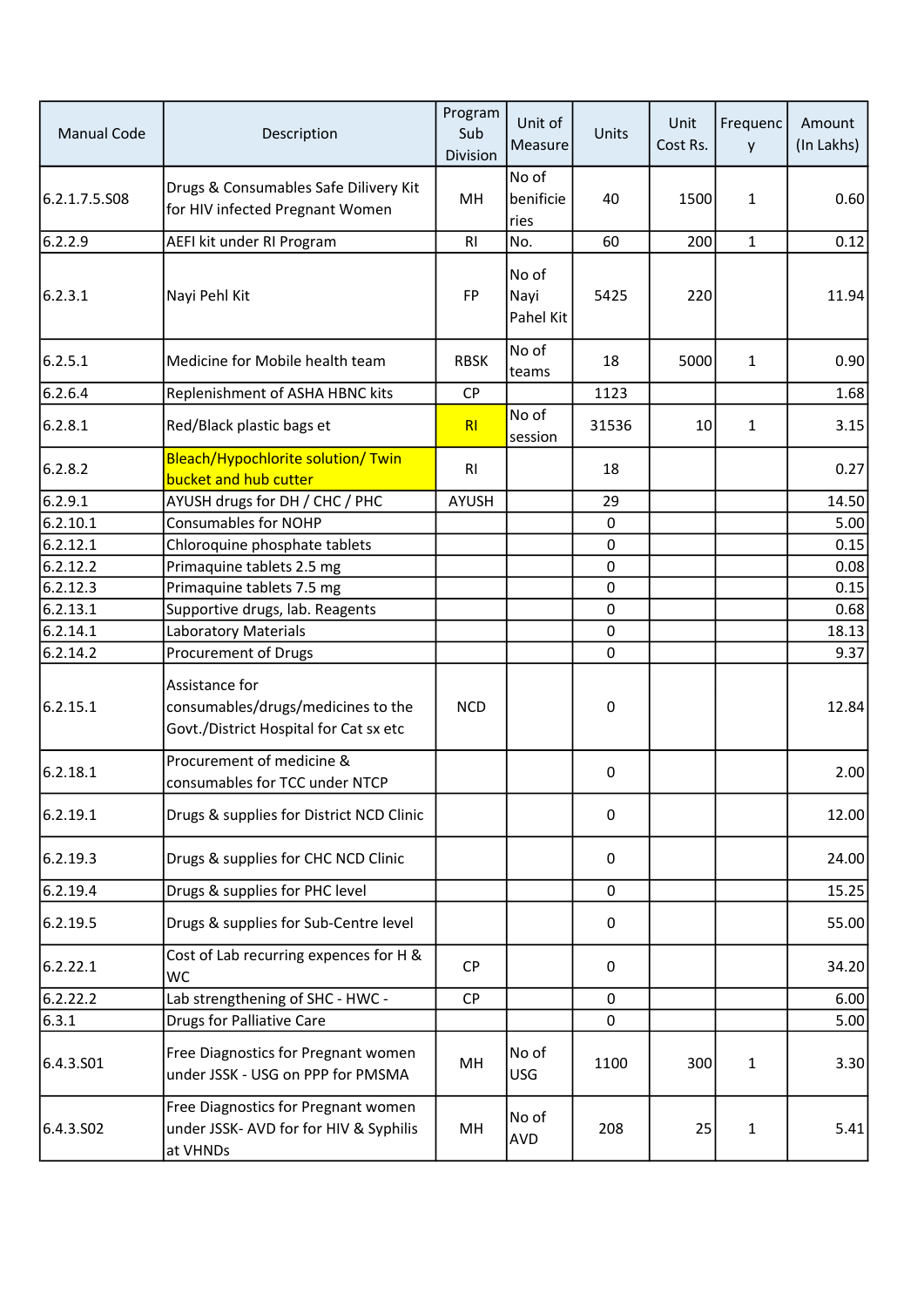| <b>Manual Code</b> | Description                                                                              | Program<br>Sub<br>Division | Unit of<br>Measure         | Units        | Unit<br>Cost Rs. | Frequenc<br>y | Amount<br>(In Lakhs) |
|--------------------|------------------------------------------------------------------------------------------|----------------------------|----------------------------|--------------|------------------|---------------|----------------------|
| 6.4.3.503          | Free Diagnostics for Pregnant women<br>under JSSK-MH                                     | <b>MH</b>                  | No of<br>benificie<br>ries | 69000        | 200              | 1             | 22.08                |
| 6.4.4              | Free Diagnostics for Sick infants under<br><b>JSSK</b>                                   | <b>CH</b>                  | No of<br>units             | 1            |                  |               | 1.20                 |
| 6.5.1              | <b>Procurement of Vehicles</b>                                                           |                            |                            | $\mathbf 0$  |                  |               | 5.20                 |
| 7.5.2              | Any Other                                                                                |                            |                            | $\mathbf 0$  |                  |               | 6.25                 |
| 8.1.1.1            | ANMs                                                                                     | MH                         |                            | 123          |                  |               | 250.11               |
| 8.1.1.2.505        | <b>Staff Nurses-MH</b>                                                                   | MH                         |                            | 67           |                  |               | 218.26               |
| 8.1.1.2.511        | Staff Nurse - HWC                                                                        | <b>CP</b>                  |                            | 0            |                  |               | 52.57                |
| 8.1.1.5.502        | Laboratory Technicians -HR                                                               |                            |                            | 6            |                  |               | 15.31                |
| 8.1.1.5.503        | Laboratory Technicians -NPPCF                                                            |                            |                            | 0            |                  |               | 0.85                 |
| 8.1.1.5.504        | Laboratory Technicians - RNTCP                                                           |                            |                            | 0            |                  |               | 36.87                |
| 8.1.1.6.S05        | OT Technician                                                                            | <b>MH</b>                  |                            | 4            |                  |               | 9.36                 |
| 8.1.1.9            | Radiographer/X-ray technician                                                            |                            |                            | 2            |                  |               | 5.07                 |
| 8.1.1.12           | Others (Para Medical Worker)-NLEP                                                        | CD.                        |                            | 0            |                  |               | 2.95                 |
| 8.1.2.1.504        | Obstetricians and Gynaecologists -MH                                                     | MH                         |                            | 3            |                  |               | 36.00                |
| 8.1.2.3.505        | Anaesthetists - MH                                                                       | MH                         |                            | $\mathbf{1}$ |                  |               | 14.40                |
| 8.1.2.4.S01        | Surgeons- UPHSSP                                                                         | <b>HS</b>                  |                            | $\Omega$     |                  |               | 15.25                |
| 8.1.2.6.504        | Pathologists/ Haemotologists- UPHSSP                                                     | <b>HS</b>                  |                            | $\mathbf 0$  |                  |               | 14.55                |
| 8.1.3.1.504        | Physician/Consultant Medicine-UPHSSP                                                     | <b>HS</b>                  |                            | 0            |                  |               | 13.86                |
| 8.1.3.3.502        | Orthopaedics - UPHSSP                                                                    | <b>HS</b>                  |                            | $\mathbf 0$  |                  |               | 29.80                |
| 8.1.3.4.502        | <b>ENT-UPHSSP</b>                                                                        | <b>HS</b>                  |                            | $\mathbf 0$  |                  |               | 13.86                |
| 8.1.3.5.501        | Ophthalmologists-NCD-NPCB                                                                | <b>NCD</b>                 |                            | $\mathbf 0$  |                  |               | 10.54                |
| 8.1.3.10.501       | FRU Operationalization for Gynae &<br>anesthetist specialist on call from govt<br>sector | MН                         | No of C-<br>section        | 8            | 3000             | $\mathbf{1}$  | 0.24                 |
| 8.1.3.10.502       | FRU Operationalization Gynecologists<br>specialist on call from pvt sector               | MH                         | No of C-<br>section        | 4            | 4500             | 1             | 0.18                 |
| 8.1.3.10.503       | FRU Operationalization anesthetist<br>specialist on call for from pvt sector             | MH                         | No of C-<br>section        | 4            | 3000             | 1             | 0.12                 |
| 8.1.4.1.S01        | Dental Surgeons- DH & CHC                                                                |                            |                            | 4            |                  |               | 26.97                |
| 8.1.5.503          | <b>Medical Officers -MH</b>                                                              | MН                         |                            | 5            |                  |               | 28.08                |
| 8.1.5.504          | <b>Medical Officers - UPHSSP</b>                                                         | <b>HS</b>                  |                            | 0            |                  |               | 26.46                |
| 8.1.5.506          | Medical Officers -CD-RNTCP                                                               | CD.                        |                            | $\mathbf 0$  |                  |               | 2.23                 |
| 8.1.6.1            | <b>AYUSH MOs</b>                                                                         | AYUSH                      |                            | 30           |                  |               | 142.50               |
| 8.1.6.2            | Pharmacist - AYUSH                                                                       | AYUSH                      |                            | 5            |                  |               | 10.40                |
| 8.1.7.1.1          | MOs-AYUSH                                                                                | <b>RBSK</b>                |                            | 37           |                  |               | 144.11               |
| 8.1.7.1.2.502      | MOs-Dental MO/ BDS                                                                       | <b>RBSK</b>                |                            | 5            |                  |               | 33.98                |
| 8.1.7.1.3          | <b>Staff Nurse</b>                                                                       | <b>RBSK</b>                |                            | 8            |                  |               | 25.63                |
| 8.1.7.1.4          | ANM                                                                                      | <b>RBSK</b>                |                            | 13           |                  |               | 21.62                |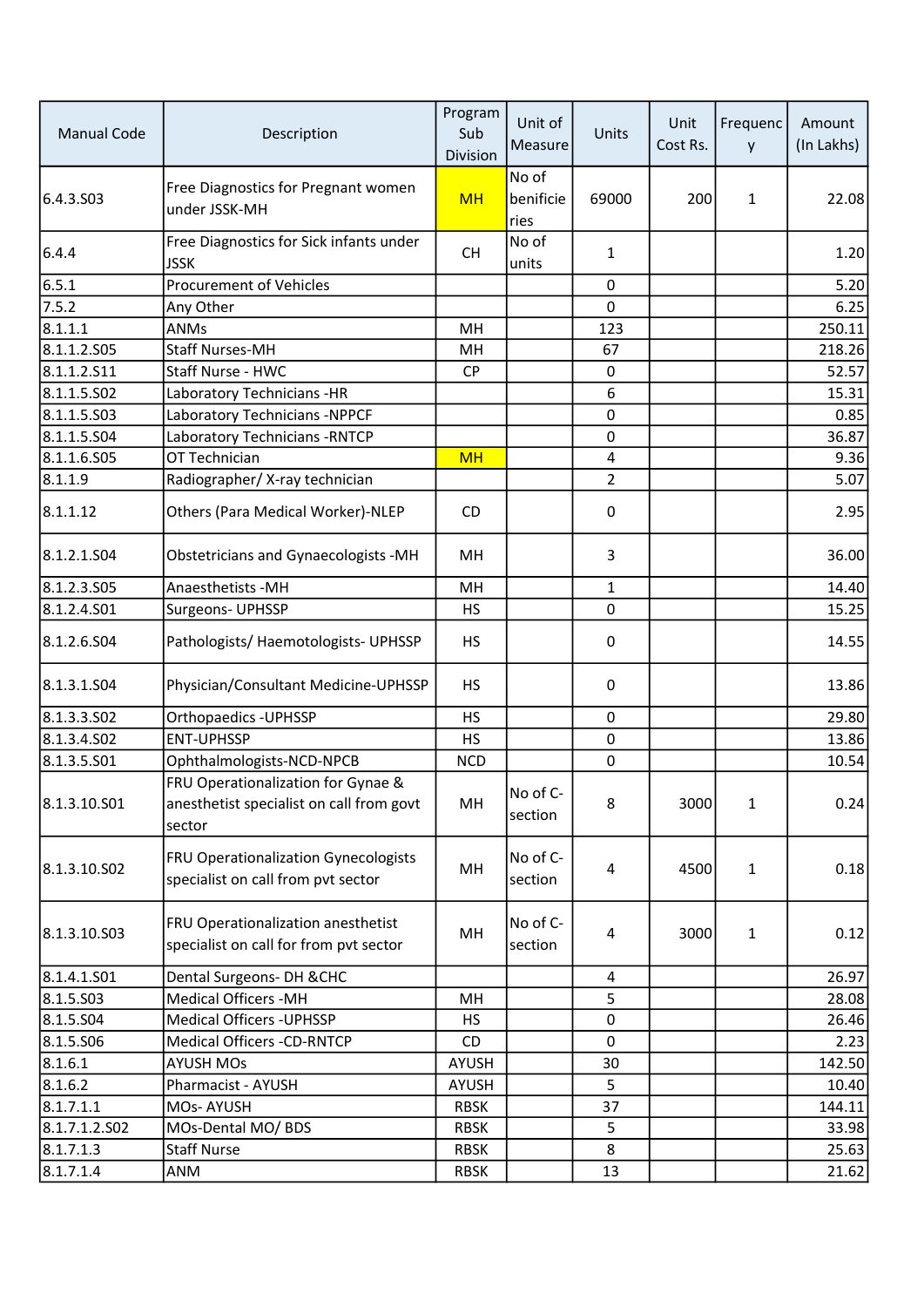|                    |                                                                           | Program     | Unit of             |                  | Unit     | Frequenc | Amount     |
|--------------------|---------------------------------------------------------------------------|-------------|---------------------|------------------|----------|----------|------------|
| <b>Manual Code</b> | Description                                                               | Sub         | Measure             | Units            | Cost Rs. | y        | (In Lakhs) |
|                    |                                                                           | Division    |                     |                  |          |          |            |
| 8.1.7.1.5.S01      | Para Medical Worker                                                       | <b>RBSK</b> |                     | 14               |          |          | 32.29      |
| 8.1.7.1.5.S02      | Pharmacists                                                               | <b>RBSK</b> |                     | $\overline{7}$   |          |          | 10.35      |
| 8.1.8.1            | <b>Medical Officers</b>                                                   | <b>CH</b>   |                     | $\mathbf{1}$     |          |          | 5.40       |
| 8.1.8.2            | <b>Staff Nurse</b>                                                        | <b>CH</b>   |                     | 4                |          |          | 11.44      |
| 8.1.8.3            | Cook cum caretaker                                                        | <b>CH</b>   |                     | $\overline{a}$   |          |          | 2.60       |
| 8.1.8.5            | Feeding demonstrator for NRC                                              | <b>CH</b>   |                     | $\mathbf{1}$     |          |          | 1.49       |
| 8.1.9.1            | Paediatrician                                                             | <b>CH</b>   |                     | 3                |          |          | 49.50      |
| 8.1.9.3.501        | Staff Nurse - SNCU/KMC                                                    | <b>CH</b>   |                     | 12               |          |          | 34.29      |
| 8.1.9.3.502        | Staff Nurse -NBSU                                                         | <b>CH</b>   |                     | 9                |          |          | 23.99      |
| 8.1.9.6.502        | Others- SNCU Staff (Ward Aaya/                                            | <b>CH</b>   |                     | 9                |          |          | 12.43      |
|                    | Cleaner/ Security Guard)                                                  |             |                     |                  |          |          |            |
| 8.1.9.6.503        | Others- SNCU Staff DEO                                                    | <b>CH</b>   |                     | $\mathbf{1}$     |          |          | 2.14       |
| 8.1.12.1           | Mid-level Service Provider                                                | <b>CP</b>   |                     | $\pmb{0}$        |          |          | 203.80     |
| 8.1.12.2           | Performance incentive for Mid-level                                       | <b>CP</b>   |                     | $\boldsymbol{0}$ |          |          | 116.10     |
|                    | service providers                                                         |             |                     |                  |          |          |            |
|                    |                                                                           |             | No of               |                  |          |          |            |
| 8.1.13.1.503       | Counsellor -RMNCHA-FW                                                     | <b>FP</b>   | Councel             | 3                |          |          | 6.15       |
|                    |                                                                           |             | or                  |                  |          |          |            |
| 8.1.13.10          | TBHV-CD-RNTCP                                                             | <b>CD</b>   |                     | $\mathbf 0$      |          |          | 33.22      |
| 8.1.13.16          | Ophthalmic Assistant/ Refractionist<br><b>NCD-NPCB</b>                    | <b>NCD</b>  |                     | $\boldsymbol{0}$ |          |          | 2.16       |
| 8.1.13.22.S04      | Lab Technician UPHSSP                                                     | <b>DHS</b>  |                     | $\mathbf 0$      |          |          | 4.35       |
| 8.1.13.22.S05      | <b>Optometrist UPHSSP</b>                                                 | <b>DHS</b>  |                     | 0                |          |          | 2.17       |
| 8.1.13.22.S06      | OT Technician UPHSSP                                                      | <b>DHS</b>  |                     | $\mathsf 0$      |          |          | 2.17       |
| 8.1.13.22.507      | Rogi Sahayata Kendra Manager                                              | QA          |                     | 2                |          |          | 5.36       |
| 8.1.13.22.S09      | <b>Staff Nurse UPHSSP</b>                                                 | <b>DHS</b>  |                     | 0                |          |          | 129.69     |
| 8.1.13.22.513      | Rogi Sahayata Kendra Operator                                             | QA          |                     | 2                |          |          | 2.95       |
| 8.1.13.22.514      | Ward Aaya/Boy UPHSSP                                                      | <b>DHS</b>  |                     | 0                |          |          | 27.54      |
| 8.1.13.22.S15      | <b>ECG Technician UPHSSP</b>                                              | <b>DHS</b>  |                     | 0                |          |          | 2.17       |
| 8.1.13.22.516      | <b>CSSD Technician UPHSSP</b>                                             | <b>DHS</b>  |                     | 0                |          |          | 2.17       |
| 8.1.13.22.S17      | <b>Audiometric Assistant- UPHSSP</b>                                      | <b>DHS</b>  |                     | 0                |          |          | 2.42       |
| 8.1.16.2.S01       | <b>Cold Chain Handlers</b>                                                | <b>RI</b>   |                     | 0                |          |          | 2.01       |
| 8.1.16.6.S02       | Data Entry Operator CD-RCP                                                | CD          |                     | $\mathbf 0$      |          |          | 0.25       |
| 8.1.16.7.S05       | Cleaner-NRC                                                               | <b>CH</b>   |                     | 1                |          |          | 1.44       |
|                    |                                                                           |             |                     |                  |          |          |            |
| 8.4.7              | Incentive to provider for PPIUCD<br>services @Rs 150 per PPIUCD insertion | FP          | No of<br>Clints     | 5199             | 150      |          | 7.80       |
| 8.4.8              | Incentive to provider for PAIUCD<br>Services @Rs 150 per PAIUCD insertion | <b>FP</b>   | No of<br>Clints     | 191              | 150      |          | 0.29       |
| 8.4.9              | Team based incentives for Health &<br>Wellness Centers (H&WC Sub Center)  | <b>CP</b>   |                     | $\boldsymbol{0}$ |          |          | 85.14      |
| 8.4.10             | Team based incentives for Health &<br>Wellness Centers (H&WC PHC)         | <b>CP</b>   |                     | $\mathbf 0$      |          |          | 42.98      |
| 8.4.12.S01         | HRP identification and follow up for<br>ANM                               | MН          | No of<br><b>HRP</b> | 1250             | 200      | 1        | 2.50       |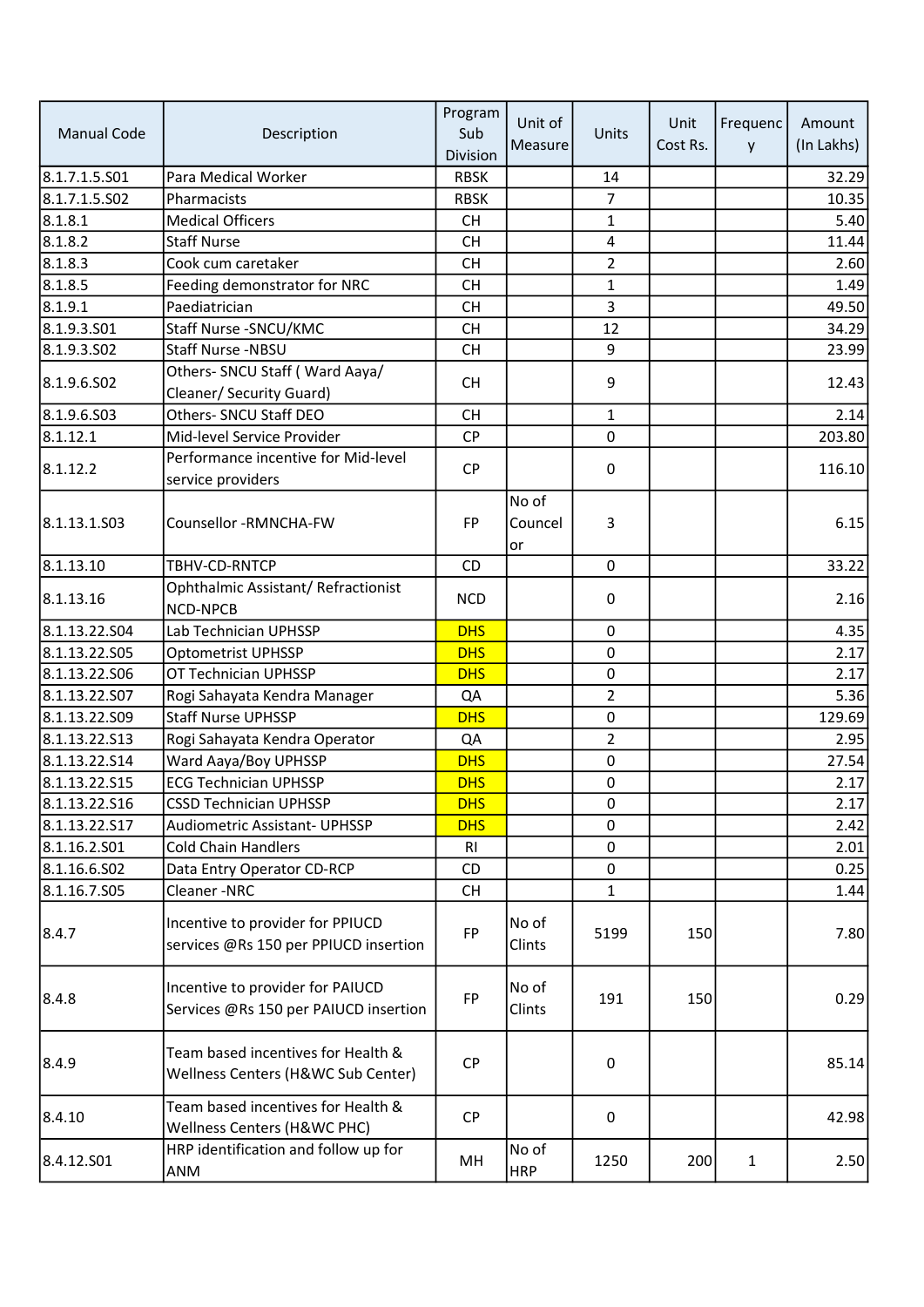| <b>Manual Code</b> | Description                                                                                          | Program<br>Sub<br>Division | Unit of<br>Measure      | Units          | Unit<br>Cost Rs. | Frequenc<br>y | Amount<br>(In Lakhs) |
|--------------------|------------------------------------------------------------------------------------------------------|----------------------------|-------------------------|----------------|------------------|---------------|----------------------|
| 8.4.12.S03         | Performance based Incentives to<br>RMNCHA Counselors in Family Planning                              | <b>FP</b>                  | No of<br>Clints         | 566            | 50               |               | 0.28                 |
| 8.4.12.504         | RI Cold chain handlers incentive                                                                     | R1                         | No                      | 16             | 2400             | 12            | 4.61                 |
| 9.1.6.1            | Development/ translation and<br>duplication of training materials                                    | <b>CH</b>                  | No of<br>Module         | 590            | 100              | 1             | 0.59                 |
| 9.2.3.S03          | Incentive for Program Coordination to (H                                                             | MH                         |                         | 0              |                  |               |                      |
| 9.5.2.2.S01        | State and District Lanch of SAANS                                                                    | <b>CH</b>                  | No.                     | $\mathbf{1}$   |                  |               | 0.50                 |
| 9.5.2.2.SO2        | State and District Planning and Review<br>Meeting of SAANS                                           | <b>CH</b>                  | No.                     | 1              |                  |               | 0.20                 |
| 9.5.2.19           | Orientation on National Deworming<br>Day                                                             | <b>RKSK</b>                |                         | $\overline{2}$ |                  |               | 2.76                 |
| 9.5.2.24.S02       | <b>District Training of SAANS</b>                                                                    | CH                         |                         | 11             |                  |               | 3.65                 |
| 9.5.2.25.S01       | One day Orientation Training for IDCF                                                                | <b>CH</b>                  | No of<br>district       | 1              | 150000           | $\mathbf{1}$  | 1.50                 |
| 9.5.3.1.S01        | Qtr.Review/orientation meeting at<br>Block Level for ANM of 57 MPV Districts                         | FP                         | No of<br>Meeting<br>s   | 9              | 3000             |               | 1.08                 |
| 9.5.3.1.SO2        | Qtr.Review/orientation meeting of<br>ASHA/ANM OF 20 Urban District at<br><b>Districts Level</b>      | <b>FP</b>                  | No of<br>Meeting<br>s   | 40             | 2500             |               | 1.00                 |
| 9.5.3.1.503        | District Level One Day Orientation of<br>newly recruited ANM/SN ON Family<br><b>Planning Schemes</b> | FP                         | No of<br>Meeting<br>s   | $\mathbf{1}$   | 3000             |               | 0.03                 |
| 9.5.3.2.502        | District Level Dissemination Workshop                                                                | <b>FP</b>                  | No of<br>worksho<br>ps  | $\mathbf{1}$   | 10000            |               | 0.10                 |
| 9.5.3.22           | Training of Medical officers (Injectible<br><b>Contraceptive Trainings)</b>                          | <b>FP</b>                  | No of<br><b>Batches</b> | $\mathbf{1}$   | 22800            |               | 0.23                 |
| 9.5.3.23           | Training of AYUSH doctors (Injectible<br><b>Contraceptive Trainings)</b>                             | <b>FP</b>                  | No of<br><b>Batches</b> | 1              | 22800            |               | 0.23                 |
| 9.5.3.24           | <b>Training of Nurses (Staff</b><br>Nurse/LHV/ANM) (Injectible<br>Contraceptive Trainings)           | FP                         | No of<br><b>Batches</b> | 8              | 35800            |               | 2.86                 |
| 9.5.4.10           | WIFS trainings (Block)                                                                               | <b>RKSK</b>                | No of<br>Batch          | 10             | 3000             | 1             | 0.30                 |
| 9.5.4.13.3         | Any other (please specify) Anemia Free<br>Adolcent event at Inter Collages                           | <b>RKSK</b>                | No of<br>event          | 20             | 5000             | $\mathbf{1}$  | 1.00                 |
| 9.5.5.1            | <b>RBSK Training -Training of Mobile</b><br>health team - technical and managerial<br>$(5$ days)     | <b>RBSK</b>                | No of<br>batch          | $\overline{2}$ | 15450            | $\mathbf{1}$  | 0.31                 |
| 9.5.10.1.S01       | Training under Immunisation-Data<br>Handler                                                          | RI                         |                         | $\mathbf 0$    |                  |               | 0.05                 |
| 9.5.10.1.S04       | Training under Immunisation-CCH                                                                      | RI                         |                         | $\mathbf 0$    |                  |               | 0.52                 |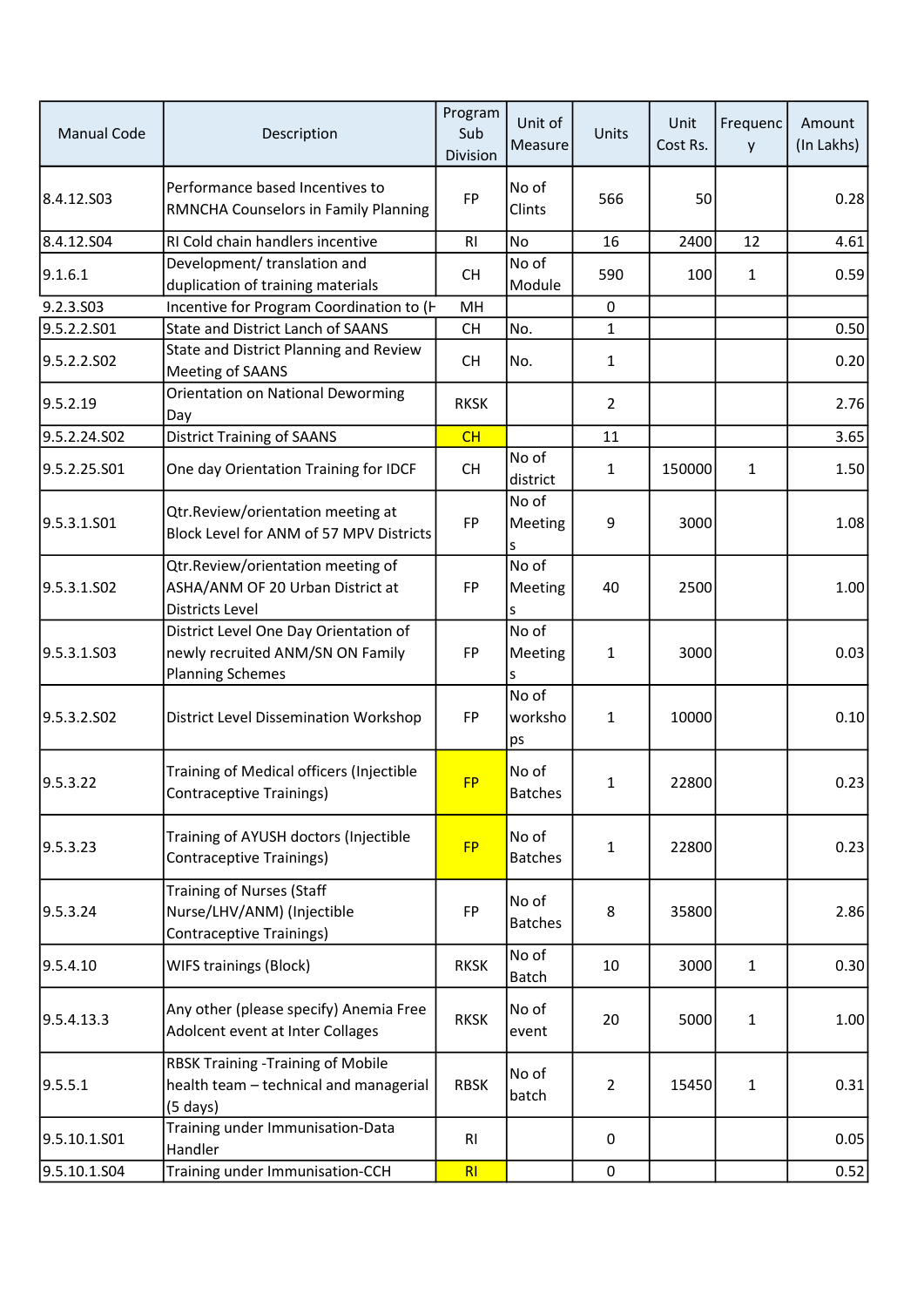| <b>Manual Code</b> | Description                                                                 | Program<br>Sub<br>Division | Unit of<br>Measure    | Units            | Unit<br>Cost Rs. | Frequenc<br>y | Amount<br>(In Lakhs) |
|--------------------|-----------------------------------------------------------------------------|----------------------------|-----------------------|------------------|------------------|---------------|----------------------|
| 9.5.12.1           | Training / Capacity Building (Malaria)                                      | CD                         |                       | 0                |                  |               | 0.70                 |
| 9.5.14.1           | <b>Trainings under RNTCP</b>                                                | CD                         |                       | $\mathbf 0$      |                  |               | 3.13                 |
| 9.5.14.2           | <b>CME</b> (Medical Colleges)                                               | CD                         |                       | $\pmb{0}$        |                  |               | 3.20                 |
| 9.5.17.1           | Training of doctors and staff at DH Level<br>under NPHCE                    | <b>NCD</b>                 |                       | $\pmb{0}$        |                  |               | 0.80                 |
| 9.5.18.1.1         | Orientation of Stakeholder<br>organizations                                 | <b>NCD</b>                 |                       | 0                |                  |               | 0.40                 |
| 9.5.18.1.2         | Training of Health Professionals                                            | <b>NCD</b>                 |                       | $\mathbf 0$      |                  |               | 0.40                 |
| 9.5.18.1.3         | <b>Orientation of Law Enforcers</b>                                         | <b>NCD</b>                 |                       | $\mathbf 0$      |                  |               | 0.60                 |
| 9.5.18.1.4         | Other Trainings/Orientations - sessions<br>incorporated in other's training | <b>NCD</b>                 |                       | $\pmb{0}$        |                  |               | 1.30                 |
| 9.5.19.2           | District NCD Cell                                                           | <b>NCD</b>                 |                       | $\mathbf 0$      |                  |               | 3.00                 |
| 9.5.25.3           | Kayakalp Trainings                                                          | QA                         | Batch                 | $\mathbf{1}$     | 33000            | $\mathbf{1}$  | 0.33                 |
| 9.5.26.2           | Training cum review meeting for HMIS<br>& MCTS at District level            | <b>MIS</b>                 |                       | $\pmb{0}$        |                  |               | 0.46                 |
| 9.5.26.3           | Training cum review meeting for HMIS<br>& MCTS at Block level               | <b>MIS</b>                 |                       | $\pmb{0}$        |                  |               | 1.54                 |
| 9.5.27.1           | Bridge Course/ training on the Standard<br><b>Treatment Protocols</b>       | Nursing                    |                       | $\boldsymbol{0}$ |                  |               | 38.76                |
| 9.5.27.4.S01       | Cost of Yoga Sessions                                                       | CP                         |                       | $\pmb{0}$        |                  |               | 7.24                 |
| 9.5.29.13.S04.02   | Scaling up Nurse Mentoring Program<br>Honorarium                            | MН                         |                       | 9                |                  |               | 5.40                 |
| 9.5.29.13.S04.03   | Scaling up Nurse Mentoring Program<br>Yearly TA DA                          | MH                         |                       | 9                |                  |               | 0.27                 |
| 9.5.29.13.S04.04   | Scaling up Nurse Mentoring Program<br>Register                              | MH                         |                       | 9                |                  |               | 0.02                 |
| 9.5.29.13.S04.05   | Scaling up Nurse Mentoring Program<br>Mini Skill Lab                        | MH                         |                       | 9                |                  |               | 9.00                 |
| 10.1.1             | Maternal Death Review (both in<br>institutions and community)               | MH                         | No of<br><b>CBMDR</b> | 75               | 600              | $\mathbf{1}$  | 0.45                 |
| 11.3               | <b>Targeting Naturally Occurring Gathering</b><br>of People/ Health Mela    |                            |                       | $\overline{2}$   |                  |               | 13.00                |
| 11.5.1             | Media Mix of Mid Media/ Mass Media                                          | <b>IEC</b>                 |                       | $\overline{2}$   |                  |               | 1.10                 |
| 11.5.4.S02         | Celebration of New Born Care Week                                           | <b>CH</b>                  | No of<br>district     | 1                | 50000            | $\mathbf{1}$  | 0.50                 |
| 11.5.4.S03         | <b>Celebration of Breastfeeding Week</b>                                    | <b>CH</b>                  | No of<br>district     | 1                | 40000            | $\mathbf{1}$  | 0.40                 |
| 11.5.4.S05         | District Level IEC/BCC Activity Under<br><b>SAANS</b>                       | <b>CH</b>                  | No.                   | 1                | 200000           |               | 2.00                 |
| 11.6.3             | IEC & promotional activities for World<br>Population Day celebration        | <b>IEC/FP</b>              | No of<br>events       | 10               |                  |               | 1.61                 |
| 11.6.4             | IEC & promotional activities for<br>Vasectomy Fortnight celebration         | <b>IEC/FP</b>              | No of<br>events       | 10               |                  |               | 1.01                 |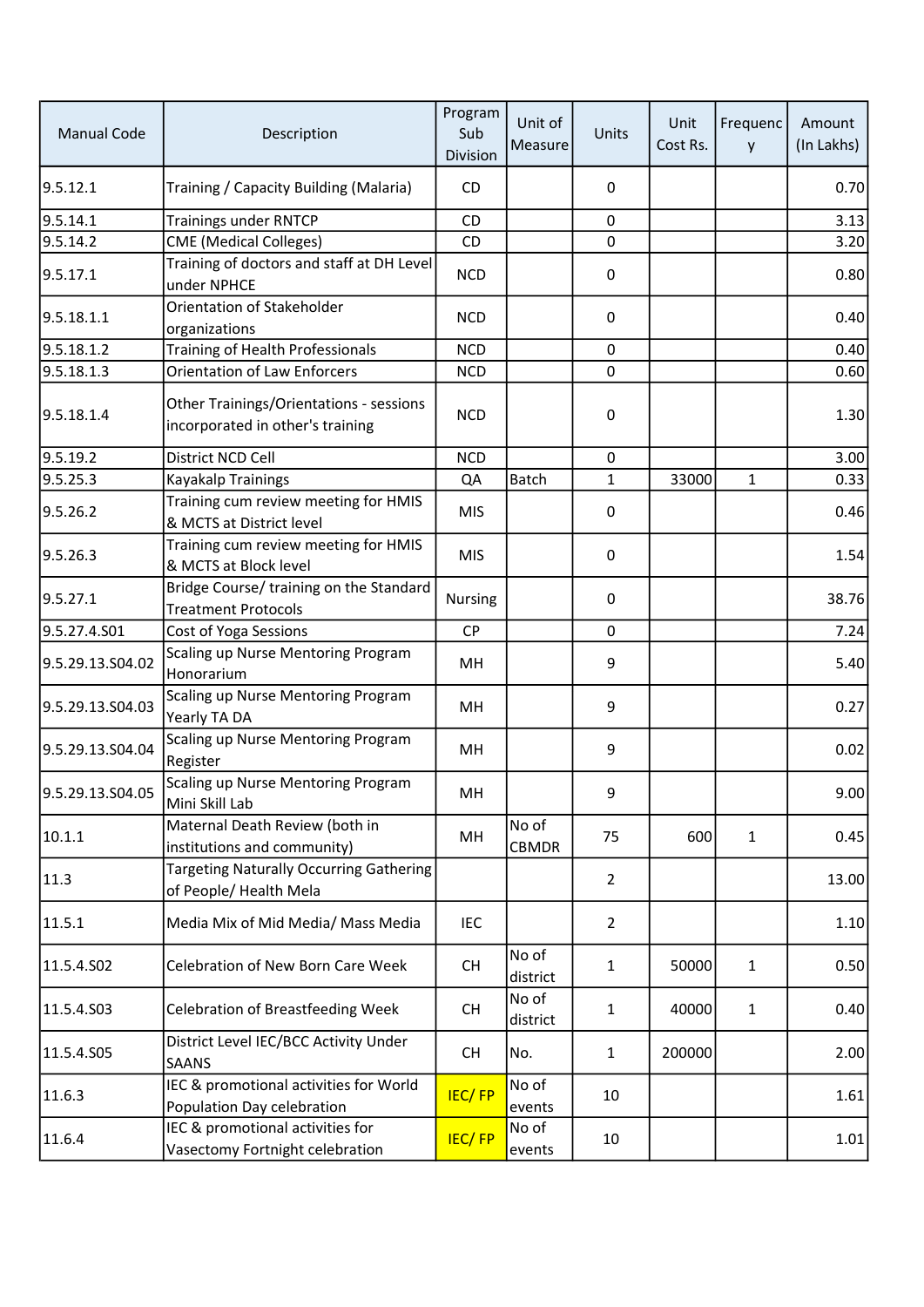| <b>Manual Code</b> | Description                                                                                        | Program<br>Sub<br>Division  | Unit of<br>Measure     | Units          | Unit<br>Cost Rs. | Frequenc<br>y | Amount<br>(In Lakhs) |
|--------------------|----------------------------------------------------------------------------------------------------|-----------------------------|------------------------|----------------|------------------|---------------|----------------------|
| 11.8.2             | Any other IEC/BCC activities (Wall<br>Painting, Banner & Poster)                                   | <b>IEC</b>                  |                        | 0              |                  |               | 2.15                 |
| 11.9.1.S01         | Creating awareness on declining sex<br>ratio issue (PNDT)- Block Level                             | <b>IEC</b><br>/PNDT         | No of<br>Events        | $\overline{7}$ | 10000            |               | 0.70                 |
| 11.9.1.S02         | Creating awareness on declining sex<br>ratio issue (PNDT)- District Level                          | <b>IEC</b><br>/PNDT         | No of<br>Events        | $\mathbf{1}$   | 25000            |               | 0.25                 |
| 11.10.1.S01        | Donor Refreshment amount                                                                           | <b>BLOOD</b><br><b>CELL</b> | No of<br>donation      | $\pmb{0}$      | 25               | $\mathbf{1}$  | 0.19                 |
| 11.10.1.502        | <b>Blood donation Camp</b>                                                                         | <b>BLOOD</b><br><b>CELL</b> | No of<br>camp          | $\mathbf 0$    | 2500             | $\mathbf{1}$  | 0.30                 |
| 11.10.1.503        | Travel & Communication Expenses for<br><b>BB Counselors PRO BCTV</b>                               | <b>BLOOD</b><br><b>CELL</b> |                        | 0              |                  |               | 0.18                 |
| 11.13.1            | Health Education & Publicity for<br>National Programme for Fluorosis<br>(State and District Level) | <b>NCD</b>                  |                        | $\mathbf 0$    |                  |               | 2.00                 |
| 11.14.1            | Health Education & Publicity for<br><b>NIDDCP</b>                                                  | <b>IEC</b>                  |                        | $\mathbf 0$    |                  |               | 0.26                 |
| 11.15.1            | IEC/BCC for Malaria                                                                                | <b>IEC</b>                  |                        | $\mathbf 0$    |                  |               | 0.35                 |
| 11.15.2            | IEC/BCC for Social mobilization (Dengue<br>and Chikungunya)                                        | <b>IEC</b>                  |                        | 0              |                  |               | 0.20                 |
| 11.16.1            | IEC/BCC: Mass media, Outdoor media,<br>Rural media, Advocacy media for NLEP                        | CD                          |                        | $\pmb{0}$      |                  |               | 0.98                 |
| 11.17.1            | ACSM (State & district)                                                                            | <b>IEC</b>                  |                        | $\mathbf 0$    |                  |               | 7.50                 |
| 11.19.1            | Translation of IEC material and<br>distribution                                                    | <b>IEC</b>                  |                        | $\pmb{0}$      |                  |               | 0.50                 |
| 11.20.2            | Celebration of days-ie International Day<br>for older persons                                      | IEC                         |                        | 0              |                  |               | 1.00                 |
| 11.21.1            | IEC/SBCC for NTCP                                                                                  | IEC                         |                        | 0              |                  |               | 1.50                 |
| 11.22.2            | IEC/BCC for District NCD Cell                                                                      | <b>IEC</b>                  |                        | $\mathbf 0$    |                  |               | 0.50                 |
| 11.24.1            | IEC activities for Health & Wellness<br>centre (H&WC)                                              | IEC                         |                        | $\pmb{0}$      |                  |               | 25.00                |
| 11.24.3.4          | State-level IEC Campaigns/Other IEC<br>Campaigns                                                   | IEC                         |                        | 15             |                  |               | 2.65                 |
| 11.24.4.1          | IEC/BCC under NRCP: Rabies Awareness<br>and DO'S and Don'ts in the event of<br><b>Animal Bites</b> |                             |                        | $\pmb{0}$      |                  |               | 3.08                 |
| 11.24.4.2          | IEC/BCC under NOHP                                                                                 |                             |                        | $\mathbf 0$    |                  |               | 0.50                 |
| 12.1.1             | Printing of MDR formats                                                                            | MH                          |                        | 150            |                  |               | 0.05                 |
| 12.1.2             | Printing of MCP cards, safe motherhood<br>booklets etc.                                            | MH                          | No of<br>cards         | 91717          | 17               | $\mathbf{1}$  | 15.59                |
| 12.1.3             | Printing of labor room registers and<br>casesheets/ LaQshya related printing                       | MH                          | No of<br>caseshe<br>et | 38000          | 10               | $\mathbf{1}$  | 3.80                 |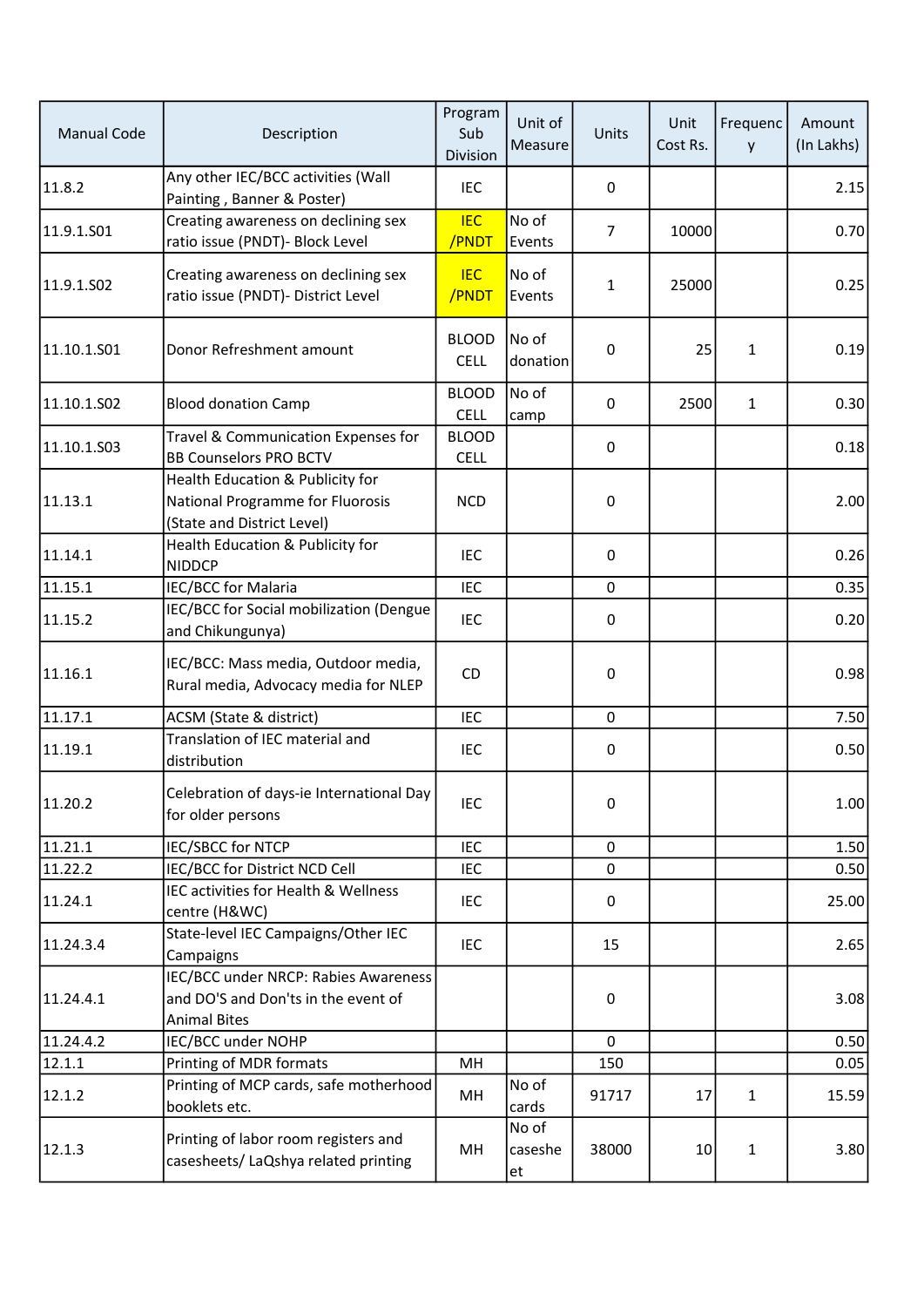| <b>Manual Code</b> | Description                                                                                                                                          | Program<br>Sub<br>Division  | Unit of<br>Measure              | Units            | Unit<br>Cost Rs. | Frequenc<br>y | Amount<br>(In Lakhs) |
|--------------------|------------------------------------------------------------------------------------------------------------------------------------------------------|-----------------------------|---------------------------------|------------------|------------------|---------------|----------------------|
| 12.1.5             | Any other (Printing of CAC Format)                                                                                                                   | FP/CAC                      | No of<br>formats                | 200              |                  |               | 0.30                 |
| 12.2.5             | Printing of compliance cards and<br>reporting formats for National Iron Plus<br>Initiative-for 6-59 months age group<br>and for 5-10 years age group | CH                          | No of<br>format                 | 168720           | 1                | 1             | 1.69                 |
| 12.2.6             | Printing of IEC materials and reporting<br>formats etc. for National Deworming<br>Day                                                                | <b>RKSK</b>                 |                                 | $\overline{2}$   |                  |               | 7.05                 |
| 12.2.7             | Printing of IEC Materials and monitoring<br>formats for IDCF                                                                                         | <b>CH</b>                   | No of<br>District               | 1                | 118000           | 1             | 1.18                 |
| 12.2.10            | Printing (SNCU data management)                                                                                                                      | <b>CH</b>                   | No of<br>SNCU                   | 1                | 100000           | $\mathbf{1}$  | 1.00                 |
| 12.2.11            | Printing of HBNC referral cards and<br>other formats                                                                                                 | <b>CH</b>                   | No. of<br>format                | 362464           | 0.5              | 1             | 1.81                 |
| 12.3.3             | Printing of FP Manuals, Guidelines, etc.                                                                                                             | FP                          | No of<br>formats                | $\mathbf 0$      |                  |               | 2.60                 |
| 12.5.4             | Printing of RBSK card and registers                                                                                                                  | <b>RBSK</b>                 | No of<br>children               | 280136           |                  |               | 7.12                 |
| 12.5.6             | Any other (Printing of Banner and<br>Sticker under RBSK)                                                                                             | <b>RBSK</b>                 |                                 | 64               |                  |               | 0.07                 |
| 12.7.1             | Printing of ASHA diary                                                                                                                               | CP                          |                                 | 1748             |                  |               | 3.06                 |
| 12.7.2             | Printing of ASHA Modules and formats                                                                                                                 | <b>CP</b>                   |                                 | $\boldsymbol{0}$ |                  |               | 0.49                 |
| 12.7.3             | Printing of CBAC format                                                                                                                              | CP                          |                                 | $\pmb{0}$        |                  |               | 18.48                |
| 12.8.1             | Printing of cards for screening of<br>children for hemoglobinopathies                                                                                | <b>BLOOD</b><br><b>CELL</b> |                                 | $\pmb{0}$        |                  |               | 0.25                 |
| 12.9.1             | Printing of HMIS Formats                                                                                                                             | <b>MIS</b>                  |                                 | $\pmb{0}$        |                  |               | 0.45                 |
| 12.9.3             | Printing of MCTS follow-up formats/<br>services due list/ work plan                                                                                  | <b>MIS</b>                  |                                 | 1664             |                  |               | 0.60                 |
| 12.10.1            | Printing and dissemination of<br>Immunization cards, tally sheets,<br>monitoring forms etc.                                                          | <b>RI</b>                   | No of<br><b>Benificia</b><br>ry | 86381            | 10 <sup>1</sup>  | $\mathbf{1}$  | 8.64                 |
| 12.13.2            | Printing                                                                                                                                             | CD                          |                                 | 0                |                  |               | 2.75                 |
| 12.14.1            | Printing of Challan Books under NTCP                                                                                                                 |                             |                                 | 0                |                  |               | 0.21                 |
| 12.17.5.502        | Printing of form P,L, S under IDSP<br>progrm                                                                                                         |                             |                                 | 0                |                  |               | 0.54                 |
| 13.2.1             | Assessments                                                                                                                                          | QA                          |                                 | $\overline{2}$   |                  |               | 0.20                 |
| 13.2.5             | Swachh Swasth Sarvatra                                                                                                                               | QA                          | Selected<br><b>CHC</b>          | $\mathbf{1}$     | 500000           |               | 5.00                 |
| 14.1.1.3.503       | District Logistic Manager                                                                                                                            | <b>FP</b>                   | No.                             | $\mathbf 1$      |                  |               | 4.41                 |
| 14.1.1.4           | Annual increment for all the existing<br>positions                                                                                                   |                             |                                 | $\mathbf{1}$     |                  |               | 0.21                 |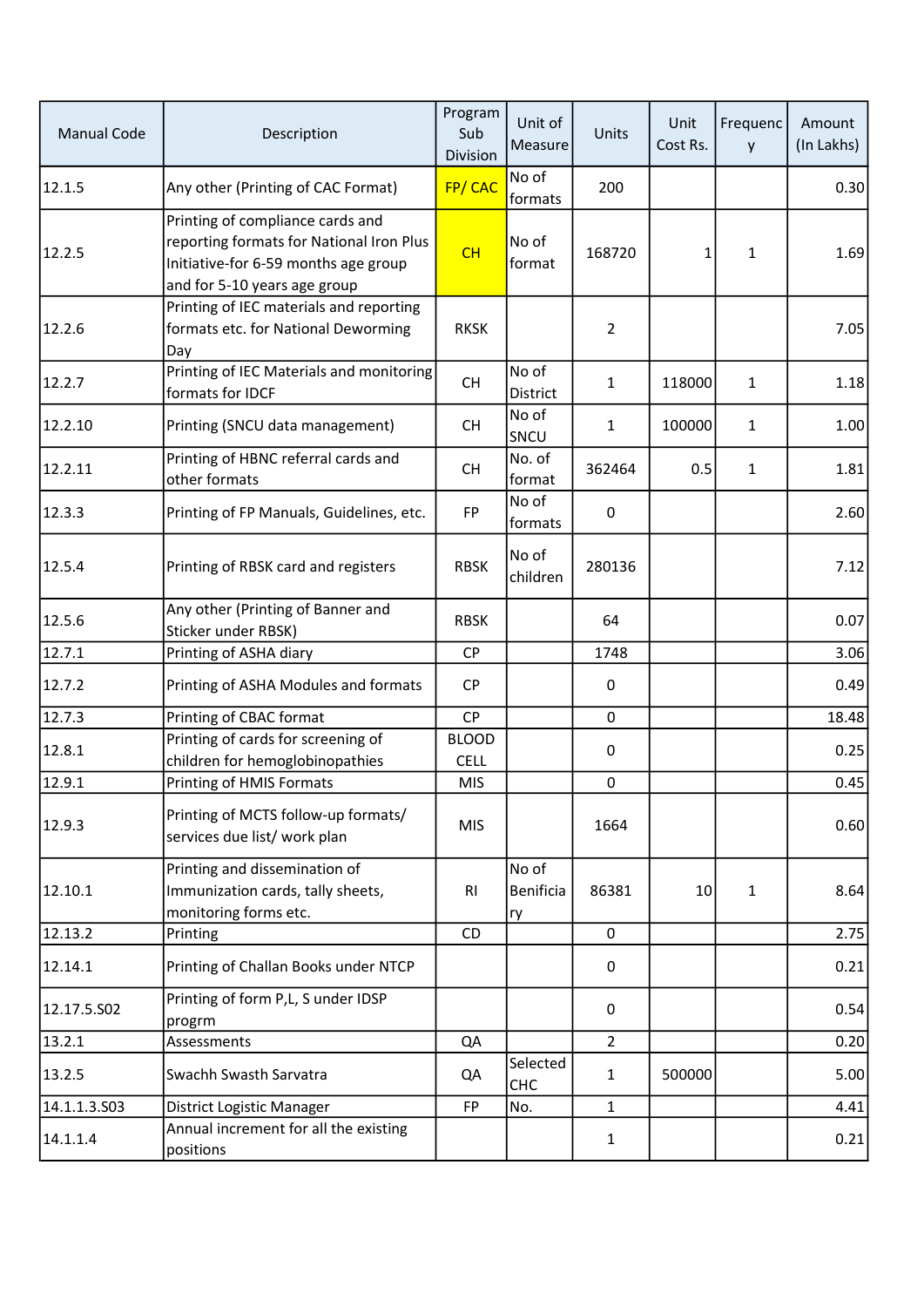| <b>Manual Code</b> | Description                                                                                                      | Program<br>Sub<br>Division | Unit of<br>Measure               | Units          | Unit<br>Cost Rs. | Frequenc<br>y | Amount<br>(In Lakhs) |
|--------------------|------------------------------------------------------------------------------------------------------------------|----------------------------|----------------------------------|----------------|------------------|---------------|----------------------|
| 14.2.3.S02         | Implementation of FP-LMIS District-<br><b>Transportation Cost</b>                                                | <b>FP</b>                  | Lumpsu<br>mp                     | 1              |                  |               | 0.54                 |
| 14.2.3.S06         | Procurement of Desktops and UPS<br>Printers-District                                                             | <b>FP</b>                  | No.                              | 1              | 50000            |               | 0.50                 |
| 14.2.4.1           | Alternative vaccine delivery in hard to<br>reach areas                                                           | R <sub>l</sub>             | No of<br><b>AVD</b>              | 792            | 200              | $\mathbf{1}$  | 1.58                 |
| 14.2.5             | Alternative Vaccine Delivery in other<br>areas                                                                   | R <sub>l</sub>             | No of<br><b>AVD</b>              | 29952          | 90               |               | 26.96                |
| 14.2.6             | POL for vaccine delivery from State to<br>district and from district to PHC/CHCs                                 | R <sub>l</sub>             | No of<br><b>Districts</b>        | 1              | 200000           | 1             | 2.00                 |
| 14.2.7             | Cold chain maintenance                                                                                           | R1                         | No of<br>cold<br>chain<br>points | 0              |                  |               | 0.37                 |
| 14.2.12            | Drug transportation charges                                                                                      | <b>CD</b>                  |                                  | 0              |                  |               | 0.66                 |
| 15.3.2             | Inter-sectoral convergence                                                                                       | CD                         |                                  | 0              |                  |               | 0.05                 |
| 15.5.3             | Private Provider Incentive                                                                                       | CD                         |                                  | $\mathbf 0$    |                  |               | 9.82                 |
| 15.6.1             | Reimbursement for cataract operation<br>for NGO and Private Practitioners                                        | <b>NCD</b>                 |                                  | $\pmb{0}$      |                  |               | 5.67                 |
| 16.1.1.1.1         | State - Health Action Plan                                                                                       | PM                         | No of<br><b>Booklet</b>          | 30             | 300              | 1             | 0.09                 |
| 16.1.1.4           | Prepare detailed operational plan for<br>RBSK across districts (including cost of<br>plan)                       | <b>RBSK</b>                | No of<br><b>Blocks</b>           | 9              | 500              | 1             | 0.05                 |
| 16.1.1.6           | To develop micro plan at sub-centre<br>level                                                                     | R <sub>l</sub>             | No                               | 220            | 100              | 1             | 0.22                 |
| 16.1.1.7           | For consolidation of micro plans at<br>block level                                                               | $R$                        | <b>No</b>                        | 23             | 1000             | $\mathbf{1}$  | 0.23                 |
| 16.1.2.1.6         | Review meetings/ workshops under<br><b>RKSK</b>                                                                  | <b>RKSK</b>                |                                  | $\overline{2}$ |                  |               | 0.10                 |
| 16.1.2.1.7         | <b>RBSK Convergence/Monitoring</b><br>meetings                                                                   | <b>RBSK</b>                | No of<br>Meeting<br>s            | 3              | 500              | 3             | 0.14                 |
| 16.1.2.1.12        | <b>NPPCF Coordination Meeting (Newly</b><br>Selected Districts and On-going<br>Districts)                        |                            |                                  | 0              |                  |               | 0.40                 |
| 16.1.2.1.14        | Quarterly review meetings exclusive for<br>RI at district level with Block MOs,<br>CDPO, and other stake holders | R <sub>l</sub>             | No of<br>participa<br>nts        | 273            | 100              | 1             | 0.27                 |
| 16.1.2.1.15        | Quarterly review meetings exclusive for<br>RI at block level                                                     | RI                         | No of<br>participa<br>nts        | 2888           | 75               | 1             | 2.17                 |
| 16.1.2.1.16        | <b>IDSP Meetings</b>                                                                                             |                            |                                  | 0              |                  |               | 0.04                 |
| 16.1.2.1.21        | Medical Colleges (Any meetings)                                                                                  |                            |                                  | $\mathbf 0$    |                  |               | 0.20                 |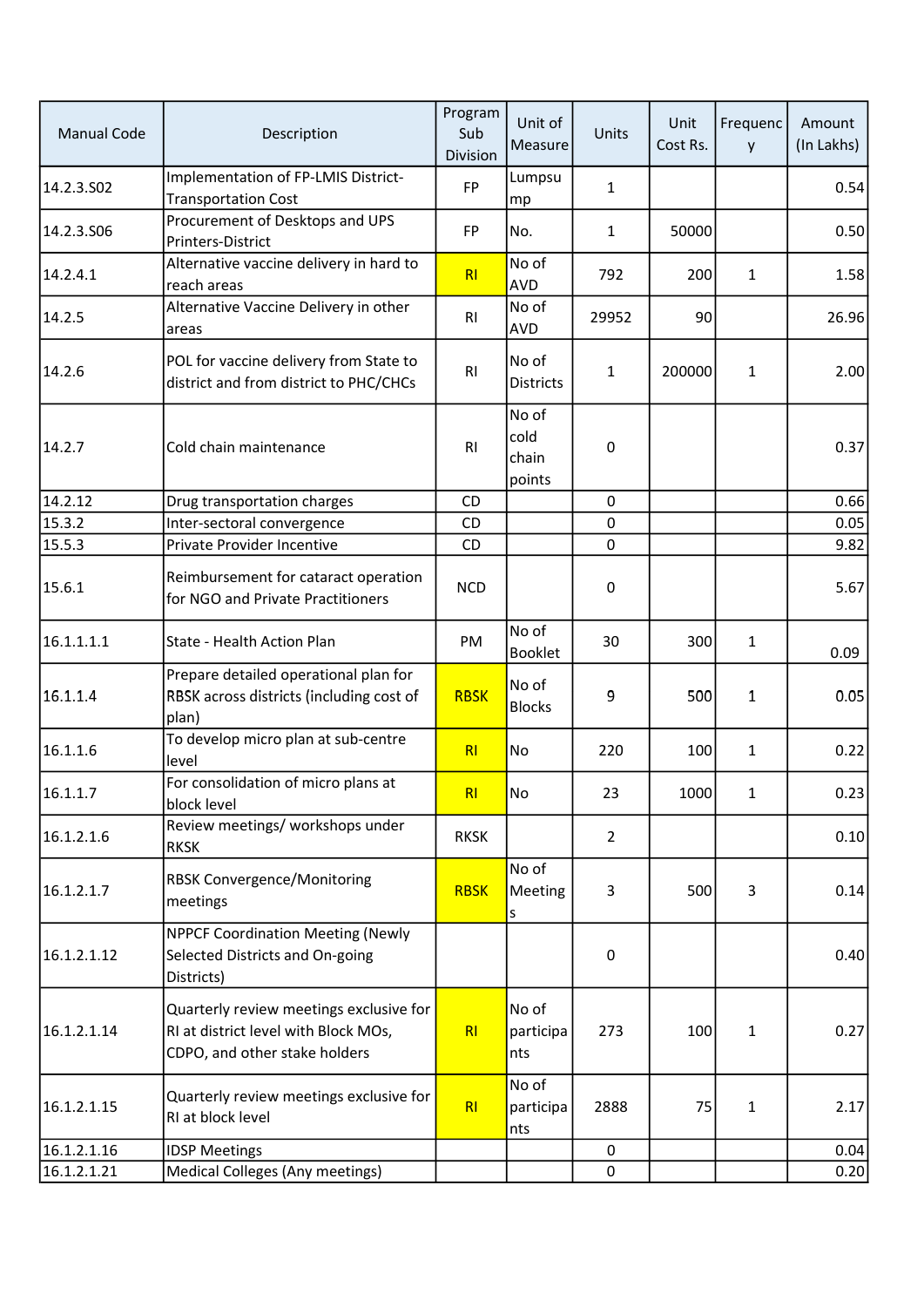| <b>Manual Code</b> | Description                                                                                                                                        | Program<br>Sub<br>Division | Unit of<br><b>Measure</b> | Units       | Unit<br>Cost Rs. | Frequenc<br>y | Amount<br>(In Lakhs) |
|--------------------|----------------------------------------------------------------------------------------------------------------------------------------------------|----------------------------|---------------------------|-------------|------------------|---------------|----------------------|
| 16.1.2.1.22        | Monthly meeting with the hospital staff                                                                                                            |                            |                           | 0           |                  |               | 0.48                 |
| 16.1.2.1.28.S01    | District Level MDR Review Meeting                                                                                                                  | MH                         | No of<br>meeting<br>s     | 6           | 3000             | 1             | 0.18                 |
| 16.1.2.2.3         | State/ District Quality Assurance Unit<br>(Monitoring & Supervision)                                                                               | QA                         | Vehicle                   | 1           |                  |               | 3.60                 |
| 16.1.2.2.5         | Monitoring, Evaluation & Supervision<br>(Malaria)                                                                                                  |                            |                           | 0           |                  |               | 2.13                 |
| 16.1.2.2.6         | Monitoring/supervision and Rapid<br>response (Dengue and Chikungunya)                                                                              |                            |                           | $\mathbf 0$ |                  |               | 1.98                 |
| 16.1.2.2.12        | District NCD Cell                                                                                                                                  |                            |                           | $\pmb{0}$   |                  |               | 1.13                 |
| 16.1.2.2.13        | <b>Supervision and Monitoring</b>                                                                                                                  |                            |                           | $\mathbf 0$ |                  |               | 3.13                 |
| 16.1.2.2.14        | Monitoring Committee on Section 5                                                                                                                  |                            |                           | $\mathbf 0$ |                  |               | 0.03                 |
| 16.1.2.2.16        | Monitoring and Surveillance (review<br>meetings, Travel) under NRCP                                                                                |                            |                           | $\mathbf 0$ |                  |               | 0.50                 |
| 16.1.3.1.1         | Mobility Support for SPMU/State                                                                                                                    |                            |                           | $\mathbf 0$ |                  |               | 0.54                 |
| 16.1.3.1.13        | <b>Vehicle Operation (POL)</b>                                                                                                                     |                            |                           | 0           |                  |               | 2.33                 |
| 16.1.3.1.14        | Vehicle hiring                                                                                                                                     |                            |                           | 0           |                  |               | 2.76                 |
| 16.1.3.1.15        | <b>Tobacco Cessation Centre (TCC):</b><br>Mobility support                                                                                         |                            |                           | $\mathbf 0$ |                  |               | 0.60                 |
| 16.1.3.3.1         | PM activities for World Population Day'<br>celebration (Only mobility cost): funds<br>earmarked for district level activities                      | <b>FP</b>                  | No of<br>events           | 1           | 20000            |               | 0.20                 |
| 16.1.3.3.2         | PM activities for Vasectomy Fortnight<br>celebration (Only mobility cost): funds<br>earmarked for district level activities                        | <b>FP</b>                  | No of<br>events           | 1           | 5000             |               | 0.05                 |
| 16.1.3.3.3         | Mobility Support for DPMU/District                                                                                                                 |                            |                           | $\mathbf 0$ |                  |               | 7.92                 |
| 16.1.3.3.5         | Mobility Costs for ASHA Resource<br>Centre/ASHA Mentoring Group (Kindly<br>Specify)                                                                |                            |                           | 1           |                  |               | 0.10                 |
| 16.1.3.3.6         | <b>Travel costs under NPPCF</b>                                                                                                                    | <b>NCD</b>                 |                           | $\pmb{0}$   |                  |               | 0.45                 |
| 16.1.3.3.7         | Mobility Support for supervision for<br>district level officers.                                                                                   | R <sub>l</sub>             | No                        | $\mathbf 0$ |                  |               | 3.00                 |
| 16.1.3.3.8         | MOBILITY: Travel Cost, POL, etc. during<br>outbreak investigations and field visits<br>for monitoring programme activities at<br>DSU on need basis |                            |                           | $\pmb{0}$   |                  |               | 3.00                 |
| 16.1.3.3.10        | Travel expenses - Contractual Staff at<br>District level                                                                                           |                            |                           | $\pmb{0}$   |                  |               | 0.60                 |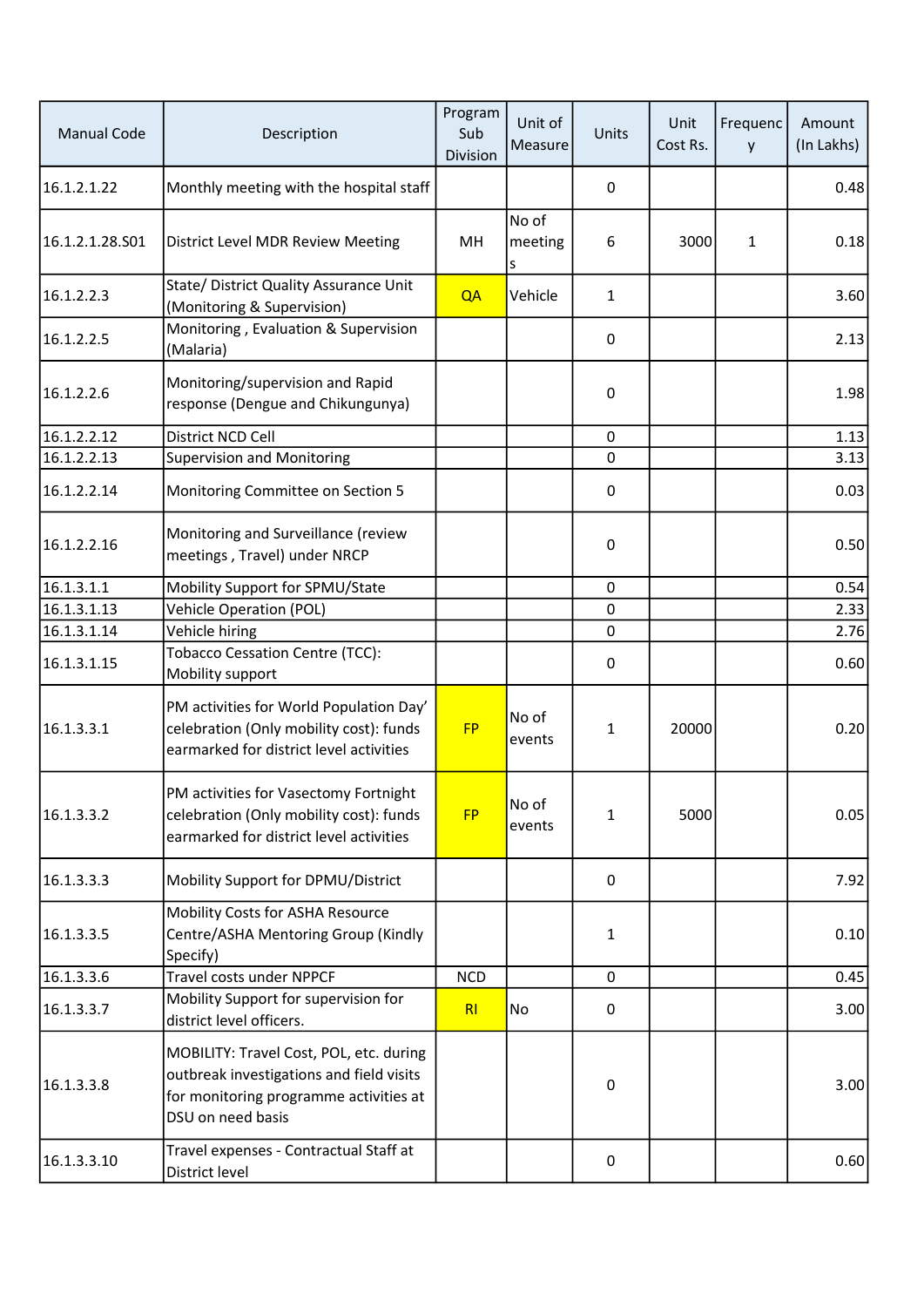| <b>Manual Code</b> | Description                                                                                                                | Program<br>Sub<br>Division | Unit of<br>Measure    | Units            | Unit<br>Cost Rs. | Frequenc<br>y | Amount<br>(In Lakhs) |
|--------------------|----------------------------------------------------------------------------------------------------------------------------|----------------------------|-----------------------|------------------|------------------|---------------|----------------------|
| 16.1.3.3.11        | Mobility Support: District Cell                                                                                            |                            |                       | $\pmb{0}$        |                  |               | 1.33                 |
| 16.1.3.3.12        | Medical Colleges (All service delivery to<br>be budgeted under B.30)                                                       |                            |                       | $\pmb{0}$        |                  |               | 0.20                 |
| 16.1.3.3.13        | Miscellaneous/Travel                                                                                                       |                            |                       | $\mathbf 0$      |                  |               | 3.60                 |
| 16.1.3.3.14        | <b>Enforcement Squads</b>                                                                                                  |                            |                       | 0                |                  |               | 0.10                 |
| 16.1.3.3.15        | District Tobacco Control Cell (DTCC):<br><b>Mobility Support</b>                                                           |                            |                       | 0                |                  |               | 1.56                 |
| 16.1.3.3.16        | District NCD Cell (TA, DA, POL)                                                                                            |                            |                       | $\mathbf 0$      |                  |               | 0.66                 |
| 16.1.3.3.17.S01    | Mission Parivar Vikas Campaign                                                                                             | FP                         | No of<br>campaig<br>n | 28               | 1000             |               | 0.28                 |
| 16.1.3.4.1         | PM activities for World Population Day'<br>celebration (Only mobility cost): funds<br>earmarked for block level activities | <b>FP</b>                  | No of<br>events       | 9                | 1000             |               | 0.09                 |
| 16.1.3.4.2         | PM activities for Vasectomy Fortnight<br>celebration (Only mobility cost): funds<br>earmarked for block level activities   | <b>FP</b>                  | No of<br>events       | 9                | 1000             |               | 0.09                 |
| 16.1.3.4.3.S01     | Mobility for Supportive Supervision At<br><b>Block Level-M&amp;E</b>                                                       | ME                         |                       | $\mathbf 0$      |                  |               | 35.64                |
| 16.1.3.4.3.S02     | Mobility Support & Commnication cost<br>for BCPM                                                                           | <b>CP</b>                  |                       | $\boldsymbol{0}$ |                  |               | 5.51                 |
| 16.1.3.4.5.501     | <b>Communication Cost for HWC Staff</b>                                                                                    | <b>CP</b>                  |                       | $\pmb{0}$        |                  |               | 3.87                 |
| 16.1.3.5.1.501     | TA/DA of HWC Staff                                                                                                         | <b>CP</b>                  |                       | $\mathbf 0$      |                  |               | 3.87                 |
| 16.1.3.5.1.S02     | Travel expenses for regular staff under<br><b>NLEP</b>                                                                     | CD                         |                       | $\pmb{0}$        |                  |               | 0.40                 |
| 16.1.4.1.1         | JSY Administrative Expenses                                                                                                | <b>MH</b>                  |                       | 0                |                  |               | 19.62                |
| 16.1.4.1.5         | Office expenses on telephone, fax,<br>Broadband Expenses & Other<br>Miscellaneous Expenditures                             |                            |                       | $\pmb{0}$        |                  |               | 0.60                 |
| 16.1.4.1.10        | <b>Office Operation (Miscellaneous)</b>                                                                                    |                            |                       | $\mathbf 0$      |                  |               | 3.13                 |
| 16.1.4.1.11        | Tobacco Cessation Centre (TCC): Office<br>Expenses                                                                         |                            |                       | 0                |                  |               | 0.50                 |
| 16.1.4.2.1         | <b>District Quality Assurance Unit</b><br>(Operational cost)                                                               | QA                         |                       | 0                |                  |               | 4.92                 |
| 16.1.4.2.4         | Office operation & Maintenance -<br>District Cell                                                                          |                            |                       | 0                |                  |               | 0.42                 |
| 16.1.4.2.5         | <b>District Cell - Consumables</b>                                                                                         |                            |                       | $\mathbf 0$      |                  |               | 0.42                 |
|                    | Operational expenses of the district                                                                                       |                            |                       |                  |                  |               |                      |
| 16.1.4.2.6         | centre : rent, telephone expenses,<br>website etc.                                                                         |                            |                       | $\mathbf 0$      |                  |               | 0.10                 |
| 16.1.4.2.8         | District Tobacco Control Cell (DTCC):<br>Misc./Office Expenses                                                             |                            |                       | 0                |                  |               | 4.00                 |
| 16.1.4.2.9         | District NCD Cell (Contingency)                                                                                            |                            |                       | $\mathbf 0$      |                  |               | 1.00                 |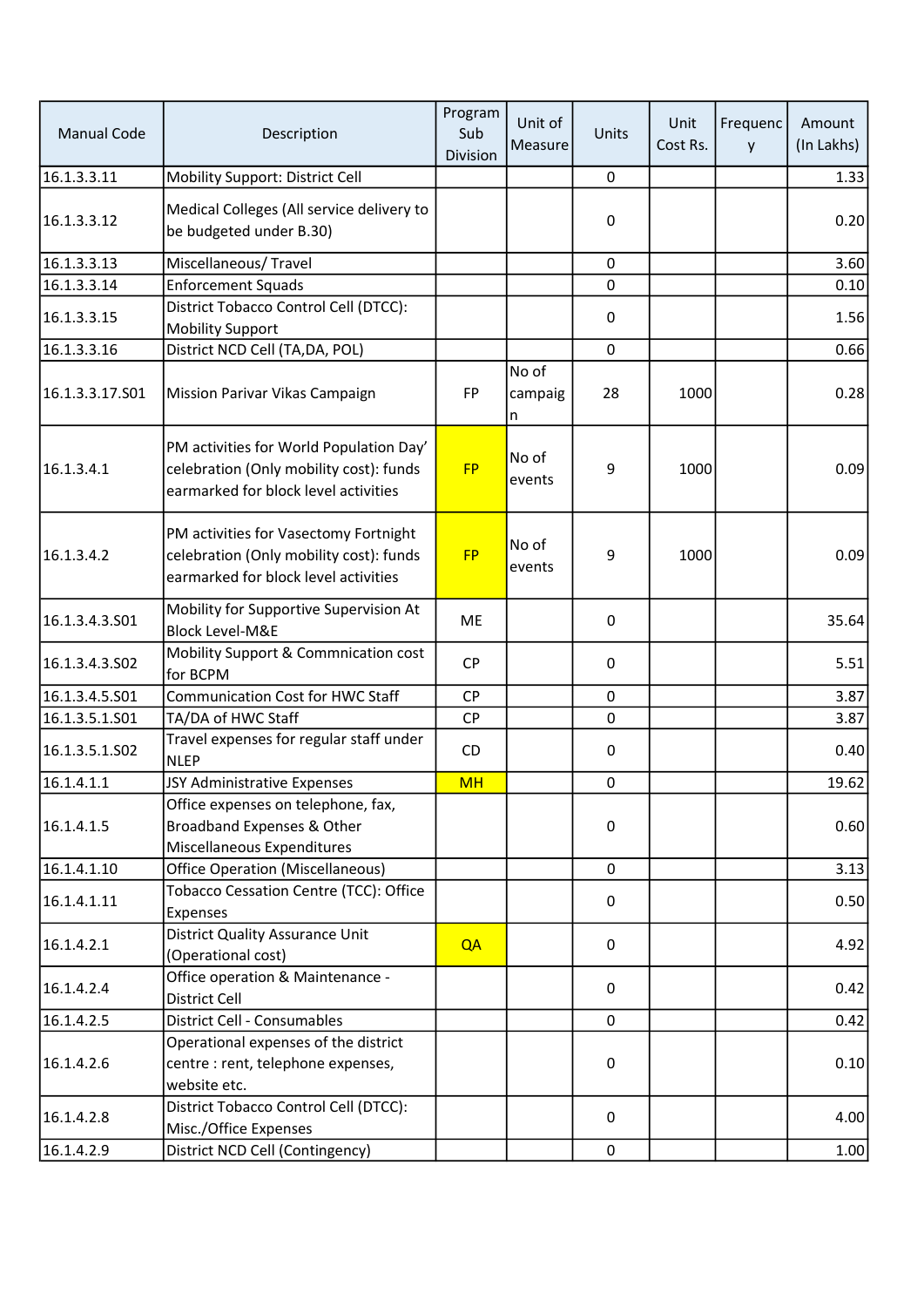| <b>Manual Code</b> | Description                                                                                                          | Program<br>Sub<br>Division | Unit of<br>Measure              | Units            | Unit<br>Cost Rs. | Frequenc<br>y | Amount<br>(In Lakhs) |
|--------------------|----------------------------------------------------------------------------------------------------------------------|----------------------------|---------------------------------|------------------|------------------|---------------|----------------------|
| 16.1.4.3.1         | SNCU Data management (excluding HR)                                                                                  | <b>CH</b>                  | No of<br>SNCU                   | 1                | 60000            | $\mathbf{1}$  | 0.60                 |
| 16.1.5.2.1         | Minor repairs and AMC of IT/office<br>equipment supplied under IDSP                                                  |                            |                                 | 0                |                  |               | 0.05                 |
| 16.1.5.3.1         | PM activities under Micronutrient<br><b>Supplementation Programme</b>                                                |                            |                                 | 0                |                  |               | 1.88                 |
| 16.1.5.3.3         | Concurrent Audit system                                                                                              |                            |                                 | 0                |                  |               | 1.08                 |
| 16.1.5.3.11        | <b>District level Coordination Committee</b>                                                                         |                            |                                 | 0                |                  |               | 0.02                 |
| 16.1.5.3.16.505    | DPMU Operational Cost (inclusive of Rs.<br>10000/ district / month for RBSK DEIC<br>Manager TA DA)                   |                            |                                 | $\mathbf{1}$     |                  |               | 13.11                |
| 16.1.5.3.16.506    | <b>BPMU Oprational Cost</b>                                                                                          |                            |                                 | 9                |                  |               | 17.86                |
| 16.1.5.3.16.S09    | <b>Oprational Cost for RBSK</b>                                                                                      | <b>RBSK</b>                | No of<br><b>DEIC</b><br>Manager | $\boldsymbol{0}$ | 10000            | 1             | 0.10                 |
| 16.1.5.3.16.S10    | Operational cost of RBSK-MHT                                                                                         | <b>RBSK</b>                | No of<br>teams                  | $\mathbf 0$      | 1500             | 1             | 0.27                 |
| 16.1.5.3.16.S15    | Office & Administrative Expence for<br>State & District Rabies Program                                               |                            |                                 | 0                |                  |               | 0.08                 |
| 16.1.5.3.16.S18    | Office operational cost & other office<br>expences unedr NPCB                                                        | <b>NCD</b>                 |                                 | 0                |                  |               | 0.93                 |
|                    | Pol & Opex of DG set of Vaccine Storage<br>16.1.5.3.16.S22.04 at District level & other Cold Chain<br>Point under RI | RI                         |                                 | 0                |                  |               | 0.70                 |
| 16.2.1.SO2         | Data Entry Operator                                                                                                  | FP/<br><b>PNDT</b>         | No.                             | 1                |                  |               | 2.27                 |
| 16.2.1.S08         | District PNDT Co-Ordinator                                                                                           | FP/<br><b>PNDT</b>         | No.                             | 1                |                  |               | 2.65                 |
| 16.3.2.S01         | Mobility Support for HMIS & MCTS<br><b>Block Level</b>                                                               | <b>MIS</b>                 |                                 | $\mathbf 0$      |                  |               | 0.32                 |
| 16.3.3.S01         | Operational cost for HMIS & MCTS-AMC                                                                                 | <b>MIS</b>                 |                                 | 0                |                  |               | 0.97                 |
| 16.3.3.S02         | Operational cost for HMIS & MCTS-<br>Internet                                                                        | <b>MIS</b>                 |                                 | 0                |                  |               | 1.62                 |
| 16.3.3.503         | Operational cost for HMIS & MCTS-<br>Office Expenditure                                                              | <b>MIS</b>                 |                                 | $\mathbf 0$      |                  |               | 2.16                 |
| 16.3.3.504         | Operational cost for HMIS & MCTS-<br>Recurring Charges for ANMOL Tablet                                              | <b>MIS</b>                 |                                 | 292              |                  |               | 10.51                |
| 16.4.1.1.S09       | Chowkidar Cum Peon-Div PMU                                                                                           | PM                         |                                 | $\mathbf 0$      |                  |               |                      |
| 16.4.2.1.1.S01     | District Programme Manager                                                                                           | PM                         |                                 | $\mathbf{1}$     |                  |               | 4.12                 |
| 16.4.2.1.1.502     | <b>District Community Process Manager</b>                                                                            | PM                         |                                 | 1                |                  |               | 5.23                 |
| 16.4.2.1.1.S04     | <b>District Accounts Manager</b>                                                                                     | PM                         |                                 | $\mathbf{1}$     |                  |               | 5.36                 |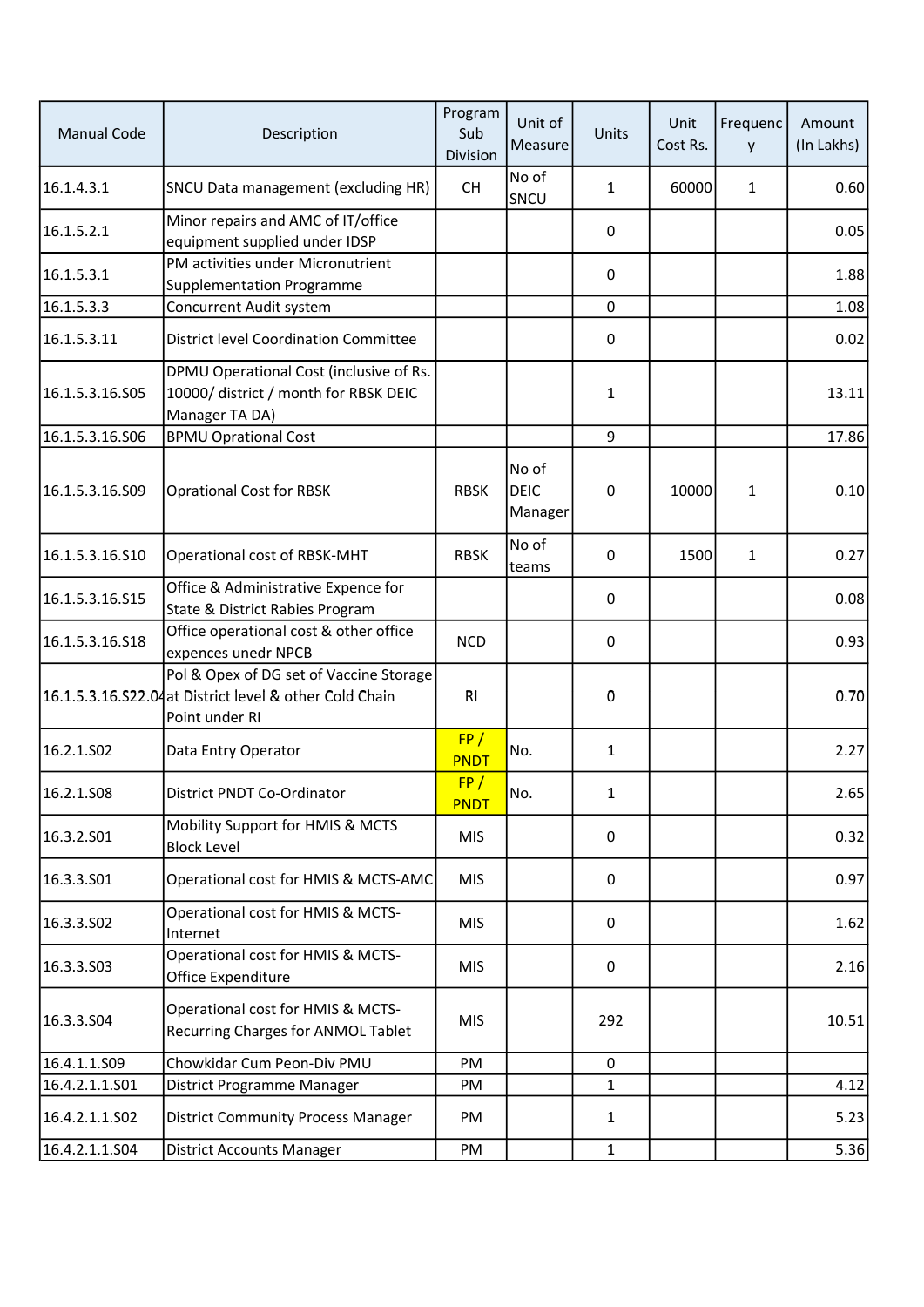| <b>Manual Code</b> | Description                                                                  | Program<br>Sub<br>Division  | Unit of<br>Measure      | <b>Units</b>     | Unit<br>Cost Rs. | Frequenc<br>y | Amount<br>(In Lakhs) |
|--------------------|------------------------------------------------------------------------------|-----------------------------|-------------------------|------------------|------------------|---------------|----------------------|
| 16.4.2.1.1.S05     | District Data Cum Account Assistant                                          | PM                          |                         | 1                |                  |               | 3.61                 |
| 16.4.2.1.1.S06     | DEIC manager                                                                 | <b>RBSK</b>                 |                         | $\mathbf{1}$     |                  |               | 5.27                 |
| 16.4.2.1.1.S09     | <b>Support Staff</b>                                                         | PM                          |                         | 1                |                  |               | 1.76                 |
| 16.4.2.1.2.502     | District Consultant(MH)                                                      | MH                          |                         | $\mathbf{1}$     |                  |               | 4.94                 |
| 16.4.2.1.2.504     | <b>District Hospital Quality Manager</b>                                     | QA                          |                         | 3                |                  |               | 14.59                |
| 16.4.2.1.2.S05     | <b>District Consultant Quality Assurance</b>                                 | QA                          |                         | 1                |                  |               | 5.29                 |
| 16.4.2.1.7.501     | <b>Accountant District Hospital</b>                                          | <b>FD</b>                   |                         | 2                |                  |               | 4.93                 |
| 16.4.2.1.8.501     | Programme cum Admin. Asst.                                                   | QA                          |                         | 1                |                  |               | 2.16                 |
| 16.4.2.2.2.S01     | District Epidemiologist-CD-IDSP                                              | CD                          |                         | $\mathbf 0$      |                  |               | 6.60                 |
| 16.4.2.2.4.501     | Sr PMDT-TB HIV Coodinators                                                   | CD                          |                         | $\mathbf 0$      |                  |               | 4.47                 |
| 16.4.2.2.4.S02     | PPM Coordinator                                                              | <b>CD</b>                   |                         | $\pmb{0}$        |                  |               | 4.48                 |
| 16.4.2.2.4.503     | District Programme Coordinator                                               | CD                          |                         | $\mathbf 0$      |                  |               | 5.33                 |
| 16.4.2.2.5.S01     | District Data Manager-CD-IDSP                                                | CD                          |                         | $\pmb{0}$        |                  |               | 3.73                 |
| 16.4.2.2.6.S01     | Senior Treatment Supervisor(STS)                                             | CD                          |                         | $\mathbf 0$      |                  |               | 50.54                |
| 16.4.2.2.6.S03     | Senior TB Lab Supervisor(STLS)                                               | CD                          |                         | $\mathbf 0$      |                  |               | 25.05                |
| 16.4.2.2.7.S01     | Accountant- Full time                                                        | CD                          |                         | $\mathbf 0$      |                  |               | 3.49                 |
| 16.4.2.3.2.503     | <b>District Consultant-NPPCF</b>                                             | <b>NCD</b>                  |                         | $\pmb{0}$        |                  |               | 6.85                 |
| 16.4.3.1.1.S01     | <b>Block Programme Manager</b>                                               | PM                          |                         | 9                |                  |               | 34.63                |
| 16.4.3.1.1.S02     | <b>Block Account Manager</b>                                                 |                             |                         | 9                |                  |               | 28.61                |
| 16.4.3.1.1.S03     | <b>Block Community Process Manager</b>                                       |                             |                         | $\pmb{0}$        |                  |               | 22.26                |
| 16.4.3.1.9.503     | Data Entry Operator-HR                                                       |                             |                         | 3                |                  |               | 7.42                 |
| 16.4.3.1.9.504     | Data Entry Operator-MCTS OPR 820<br><b>MIS</b>                               | <b>MIS</b>                  |                         | 9                |                  |               | 22.15                |
| 16.4.3.1.9.505     | Data Entry Operator-MIS Outsource                                            | <b>MIS</b>                  |                         |                  |                  |               | 2.65                 |
| 16.4.3.1.9.S07     | Data Entry Operator-RI                                                       | RI                          |                         | $\pmb{0}$        |                  |               | 2.80                 |
| 16.4.3.1.9.508     | Data Entry Operator-RNTCP                                                    | PM                          |                         | $\pmb{0}$        |                  |               | 3.15                 |
| 16.4.3.1.9.511     | Data Entry Operator- CD-IDSP                                                 | CD                          |                         | $\boldsymbol{0}$ |                  |               | 2.45                 |
| 16.4.3.1.9.513     | Data Entry Operator-NBCP-District                                            | <b>NCD</b>                  |                         | $\mathbf 0$      |                  |               | 1.45                 |
| 17.4               | E-rakt kosh- refer to strengthening of<br>blood services guidelines          | <b>BLOOD</b><br><b>CELL</b> | No of<br>Facility       | $\mathbf 0$      | 1000             | 12            | 0.12                 |
| 17.8.S05           | Internet Cost to ASHA & AF at HWC                                            |                             |                         | $\mathbf 0$      |                  |               | 4.54                 |
| 18.11              | Increasing accessibility and avail of FP<br>services at pub health providers |                             |                         | 20               |                  |               | 1.30                 |
| 18.17              | Counseling training for Service Provider                                     | <b>FP</b>                   | No of<br><b>Batches</b> | 1                | 49540            |               | 0.50                 |
| 18.23              | NBSU & NBCC Register                                                         | <b>CH</b>                   | No of<br>register       | 19               | 350              | $\mathbf{1}$  | 0.07                 |
| 18.29              | <b>Uniform Case Sheet of Pediatrics</b>                                      | <b>CH</b>                   | No of<br>format         | 4512             | 14               | 1             | 0.63                 |
| U.1.3.1            | <b>Operational Expenses of UPHCs</b><br>(excluding rent)                     | <b>NUHM</b>                 | No.'s                   | 12               | 8000             | 12            | 11.52                |
| U.1.3.3            | Operational Expenses of Health Kiosks                                        | <b>NUHM</b>                 | No.'s                   | $\overline{2}$   | 5000             | 12            | 1.20                 |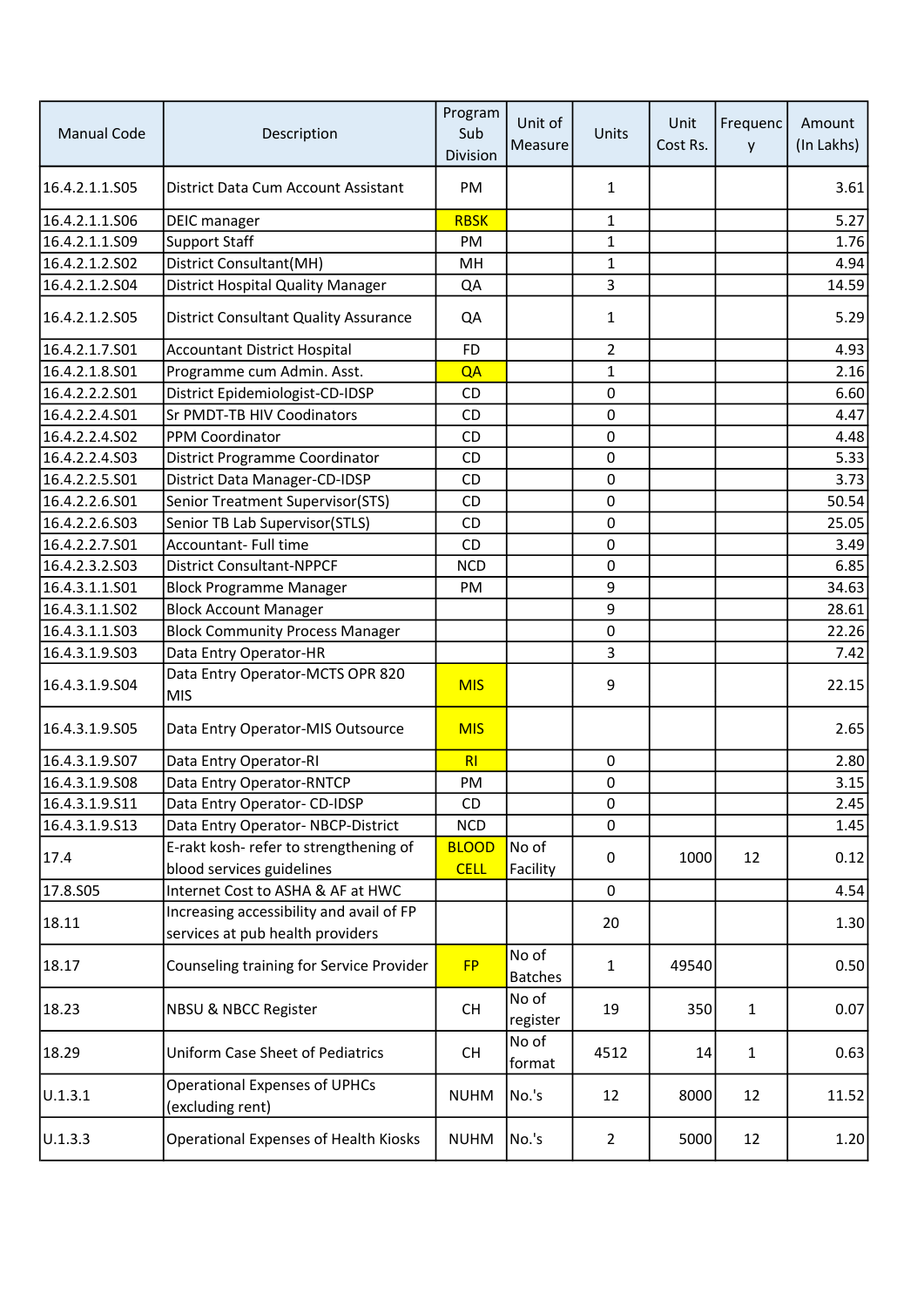| <b>Manual Code</b> | Description                                                             | Program<br>Sub<br>Division | Unit of<br>Measure | Units          | Unit<br>Cost Rs. | Frequenc<br>y | Amount<br>(In Lakhs) |
|--------------------|-------------------------------------------------------------------------|----------------------------|--------------------|----------------|------------------|---------------|----------------------|
| U.2.1.2.S01        | Vehicle for RBSK Urban                                                  | <b>RBSK</b>                | No of<br>Vehicles  | 3              | 33000            | 6             | 5.94                 |
| U.2.2.1            | Mobility support for ANM/LHV                                            | <b>NUHM</b>                | No.'s              | 72             | 500              | 12            | 4.32                 |
| U.2.3.1            | <b>UHNDs</b>                                                            | <b>NUHM</b>                | No.'s              | 72             | 1000             | 12            | 8.64                 |
| U.2.3.2            | Special outreach camps in slums/<br>vulnerable areas                    | <b>NUHM</b>                | No.'s              | 12             | 3250             | 12            | 4.68                 |
| 0.3.1.1.1          | Incentives for routine activities                                       | <b>NUHM</b>                |                    | 216            |                  |               | 51.84                |
| U.3.1.1.2          | ASHA incentives for Ayushman Bharat<br>Health & Wellness Centres (H&WC) | <b>NUHM</b>                |                    | 178            |                  |               | 20.43                |
| U.3.1.1.3.S01      | Incentive for Health Promotion Day for<br><b>ASHAs</b>                  | <b>NUHM</b>                | No.'s              | 216            | 200              | 12            | 5.18                 |
| U.3.1.1.4          | ASHA Incentive for JSY & Awards for<br>best Performing Urban ASHA       | <b>NUHM</b>                |                    | 4656           |                  |               | 14.05                |
| U.3.1.2.S01        | <b>ASHA Induction Training</b>                                          | <b>NUHM</b>                |                    | 37             |                  |               | 1.41                 |
| U.3.1.2.S02        | ASHA HBNC Module 6 & 7 Training                                         | <b>NUHM</b>                | No.'s              | $\overline{7}$ | 88200            | $\mathbf{1}$  | 6.17                 |
| U.3.1.3.1          | Other Non-Monetary Incentives Costs<br>(badge, uniform, ID, etc.)       | <b>NUHM</b>                | No.'s              | 216            | 500              | 1             | 1.08                 |
| U.4.1.1.1          | Untied grants to UPHCs Government<br><b>Building</b>                    | <b>NUHM</b>                | No.'s              | $\overline{2}$ | 175000           | 1             | 3.50                 |
| U.4.1.1.2          | Untied grants to UPHCs Rented Building                                  | <b>NUHM</b>                | No.'s              | 10             | 100000           | $\mathbf{1}$  | 10.00                |
| U.4.1.4            | Untied grants to MAS                                                    | <b>NUHM</b>                | No.'s              | 216            | 5000             | $\mathbf{1}$  | 10.80                |
| U.5.1.4.1          | Rent for UPHC                                                           | <b>NUHM</b>                | No.'s              | 10             | 17325            | 12            | 20.79                |
| U.5.3.1            | Infrastructure strengthening of UPHC to<br>H&WC                         | <b>NUHM</b>                | No.'s              | $\overline{2}$ | 100000           | 1             | 2.00                 |
| U.6.2.1.1          | Procurement of drugs for AB-H&WCs                                       | <b>NUHM</b>                | No.'s              | 10             | 130000           | 1             | 13.00                |
| U.6.2.1.2          | Procurement of drugs for facilities other<br>than AB-HWCs               | <b>NUHM</b>                | No.'s              | $\overline{2}$ | 130000           | $\mathbf{1}$  | 2.60                 |
| U.6.5.1            | Tablets/ software for IT support of<br>Ayushman Bharat H&WC             | <b>NUHM</b>                |                    | 12             |                  |               | 2.00                 |
| U.6.5.2.S01        | <b>Procurment of Medicine RBSK</b>                                      | <b>RBSK</b>                | No of<br>teams     | 3              | 5000             | $\mathbf{1}$  | 0.15                 |
| U.6.5.2.S02        | Procurment of Equipments RBSK                                           | <b>RBSK</b>                | No of<br>teams     | 3              | 15000            | $\mathbf{1}$  | 0.45                 |
| U.8.1.1.1          | ANMs/LHVs UPHC                                                          | <b>NUHM</b>                |                    | 70             |                  |               | 140.54               |
| U.8.1.2.1          | Staff nurse UPHC                                                        | <b>NUHM</b>                |                    | 24             |                  |               | 70.53                |
| U.8.1.3.1          | Lab Technicians UPHC                                                    | <b>NUHM</b>                |                    | 12             |                  |               | 28.69                |
| U.8.1.4.1          | Pharmacists UPHC                                                        | <b>NUHM</b>                |                    | 12             |                  |               | 36.10                |
| U.8.1.8.1.1        | MO at UPHC Full-time                                                    | <b>NUHM</b>                |                    | 10             |                  |               | 72.09                |
| U.8.1.10.1         | Other Support staff                                                     | <b>NUHM</b>                |                    | 26             |                  |               | 46.89                |
| U.8.1.10.2         | DEO cum Accountant                                                      | <b>NUHM</b>                |                    | 1              |                  |               | 2.25                 |
| U.12.1             | Printing activities                                                     | <b>NUHM</b>                |                    | 216            |                  |               | 0.70                 |
| U.12.2             | Printing activities for H&WC                                            | <b>NUHM</b>                |                    | 356            |                  |               | 8.90                 |
| U.16.1.3.3         | Mobility support for DPMU                                               | <b>NUHM</b>                |                    | 1              |                  |               | 3.96                 |